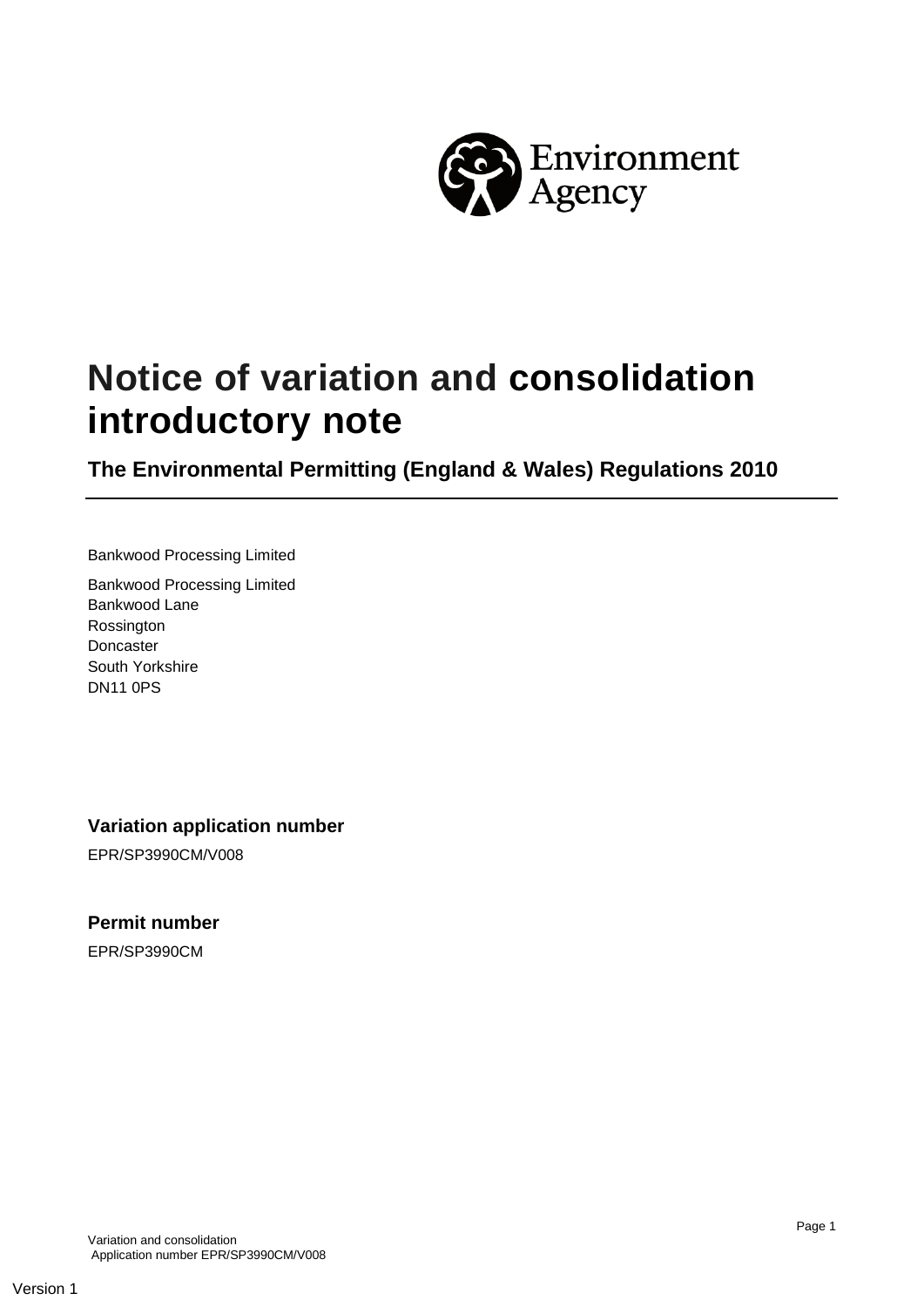# **Bankwood Processing Limited Permit number EPR/SP3990CM**

## **Introductory note**

### **This introductory note does not form a part of the notice.**

Under the Environmental Permitting (England & Wales) Regulations 2010 (schedule 5, part 1, paragraph 19) a variation may comprise a consolidated permit reflecting the variations and a notice specifying the variations included in that consolidated permit. Schedule 1 of the notice specifies the conditions that have been varied and schedule 2 comprises a consolidated permit which reflects the variations being made.

All the conditions of the permit have been varied and are subject to the right of appeal.

This variation is to increase the annual throughput to less than 200,000 tonnes; extend the permitted boundary, add waste codes and an additional treatment to the limits of activities table. The permit conditions have been updated to modern conditions at the request of the operator. The facility will continue to operate as a Material Recycling Treatment Facility.

The schedules specify the changes made to the permit. The status log of a permit sets out the permitting history, including any changes to the permit reference number.

| <b>Status log of the permit</b>                                    |                          |                                                                                                                                                                                                    |  |
|--------------------------------------------------------------------|--------------------------|----------------------------------------------------------------------------------------------------------------------------------------------------------------------------------------------------|--|
| <b>Description</b>                                                 | Date                     | <b>Comments</b>                                                                                                                                                                                    |  |
| Application (EAWML 43452)                                          | 02/07/1999               |                                                                                                                                                                                                    |  |
| Permit determined (EAWML<br>43452)                                 | 08/05/2000               |                                                                                                                                                                                                    |  |
| <b>Permit Variation (EAWML</b><br>43452)                           | 19/12/2002               |                                                                                                                                                                                                    |  |
| <b>Permit Variation (EAWML</b><br>43452)                           | 11/12/2003               |                                                                                                                                                                                                    |  |
| <b>Permit Variation</b><br>EPR/SP3990CM/V004<br>(EAWML 43452)      | 01/06/2007               |                                                                                                                                                                                                    |  |
| <b>Partial Transfer</b><br>EPR/SP3990CM/T005                       | 16/06/2010               |                                                                                                                                                                                                    |  |
| <b>Permit Variation</b><br>EPR/SP3990CM/V006                       | 14/07/2010               |                                                                                                                                                                                                    |  |
| <b>Permit Variation</b><br>EPR/SP3990CM/V007                       | 10/03/2011               | Agency initiated variation                                                                                                                                                                         |  |
| Application EPR/<br>SP3990CM/V008 (variation and<br>consolidation) | Duly made<br>09//07/2015 | Application to update the permit, increase the site<br>boundary and increase the annual throughput.<br>Some additional wastes have also been added<br>and baling has been added to the treatments. |  |

Variation and consolidation Application number EPR/SP3990CM/V008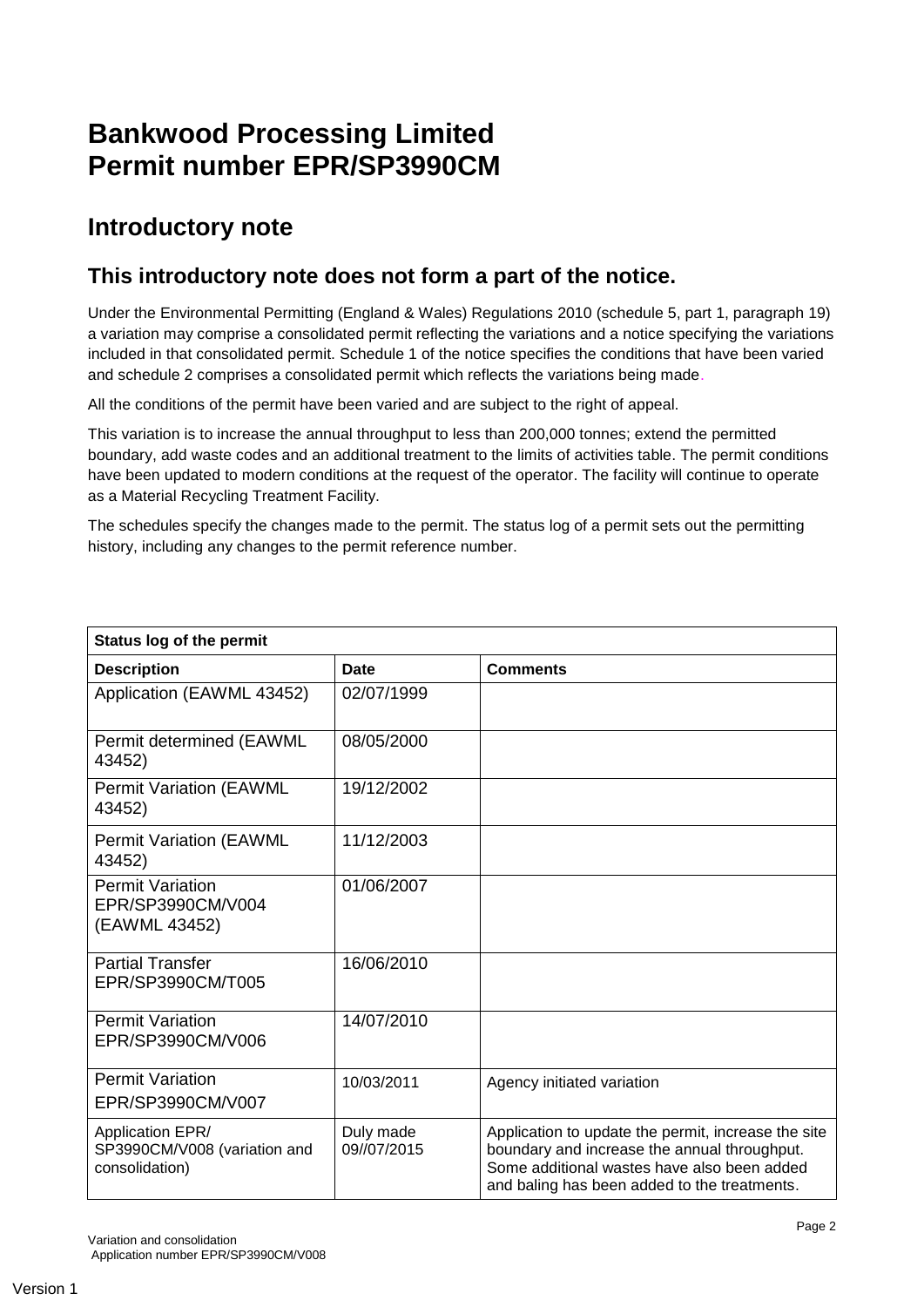| Status log of the permit             |                        |                                                                      |
|--------------------------------------|------------------------|----------------------------------------------------------------------|
| <b>Description</b>                   | Date                   | <b>Comments</b>                                                      |
| Additional Information               | Received<br>03/09/2015 | Schedule 5 Response<br>Amendments to the Fire Prevention Plan        |
| Variation determined<br>EPR/SP3990CM | 30/09/2015             | Varied and consolidated permit issued in modern<br>condition format. |

End of introductory note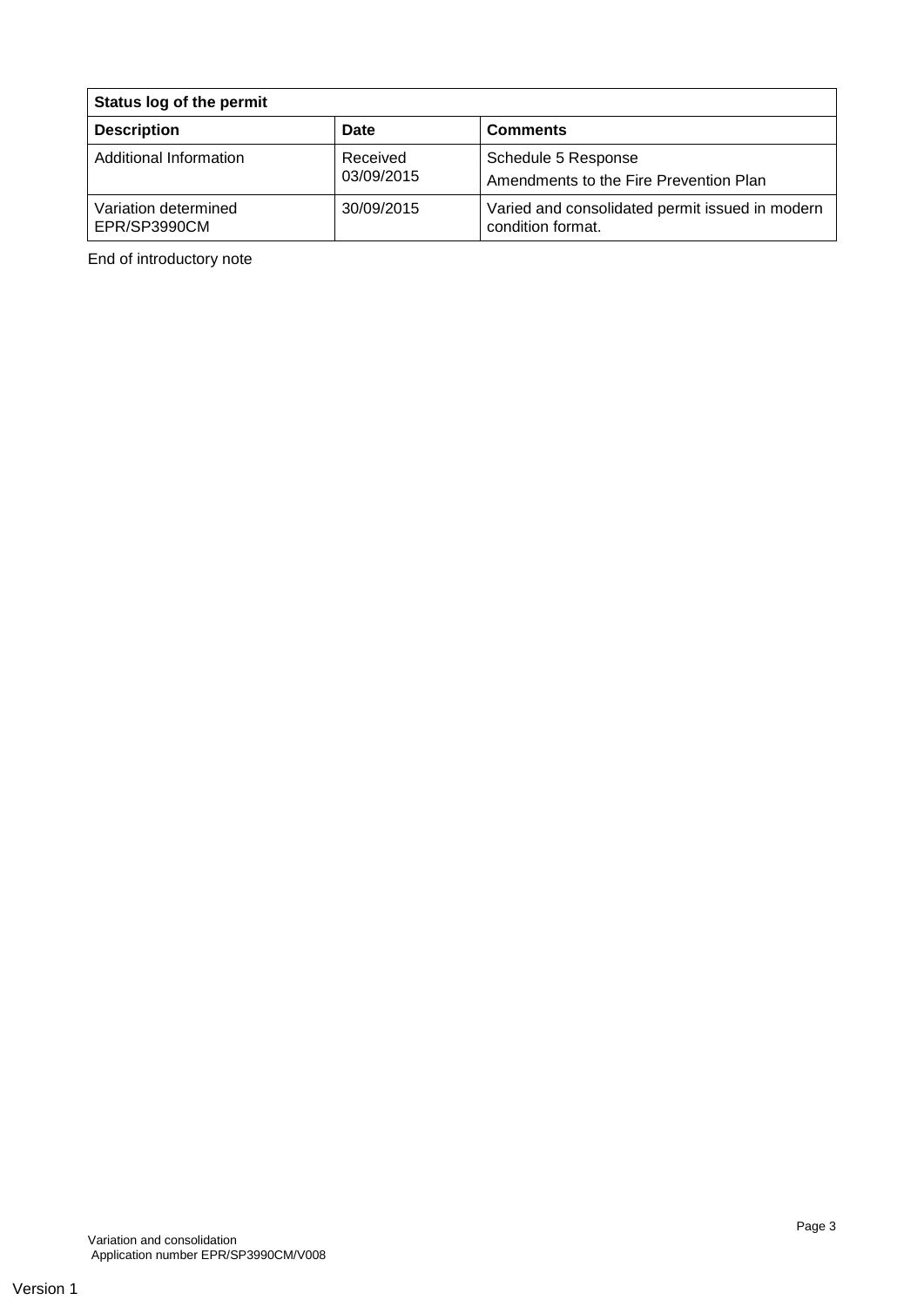## **Notice of variation and consolidation**

## **The Environmental Permitting (England and Wales) Regulations 2010**

The Environment Agency in exercise of its powers under regulation 20 of the Environmental Permitting (England and Wales) Regulations 2010 varies and consolidates

#### **Permit number**

**EPR/SP3990CM**

**Issued to Bankwood Processing Limited** ("the operator")

whose registered office is

**Bankwood Lane Industrial Estate Bankwood LaneRossington Doncaster South Yorkshire DN11 0PS**

company registration number 03497693

to operate a regulated facility at

**Bankwood Processing Limited Bankwood Lane Industrial Estate Bankwood Lane Rossington Doncaster South Yorkshire DN11 0PS**

to the extent set out in the schedules.

The notice shall take effect from 30/09/2015

| <b>Name</b>           | <b>Date</b> |
|-----------------------|-------------|
| <b>Helen Rowlands</b> | 30/09/2015  |
|                       |             |

Authorised on behalf of the Environment Agency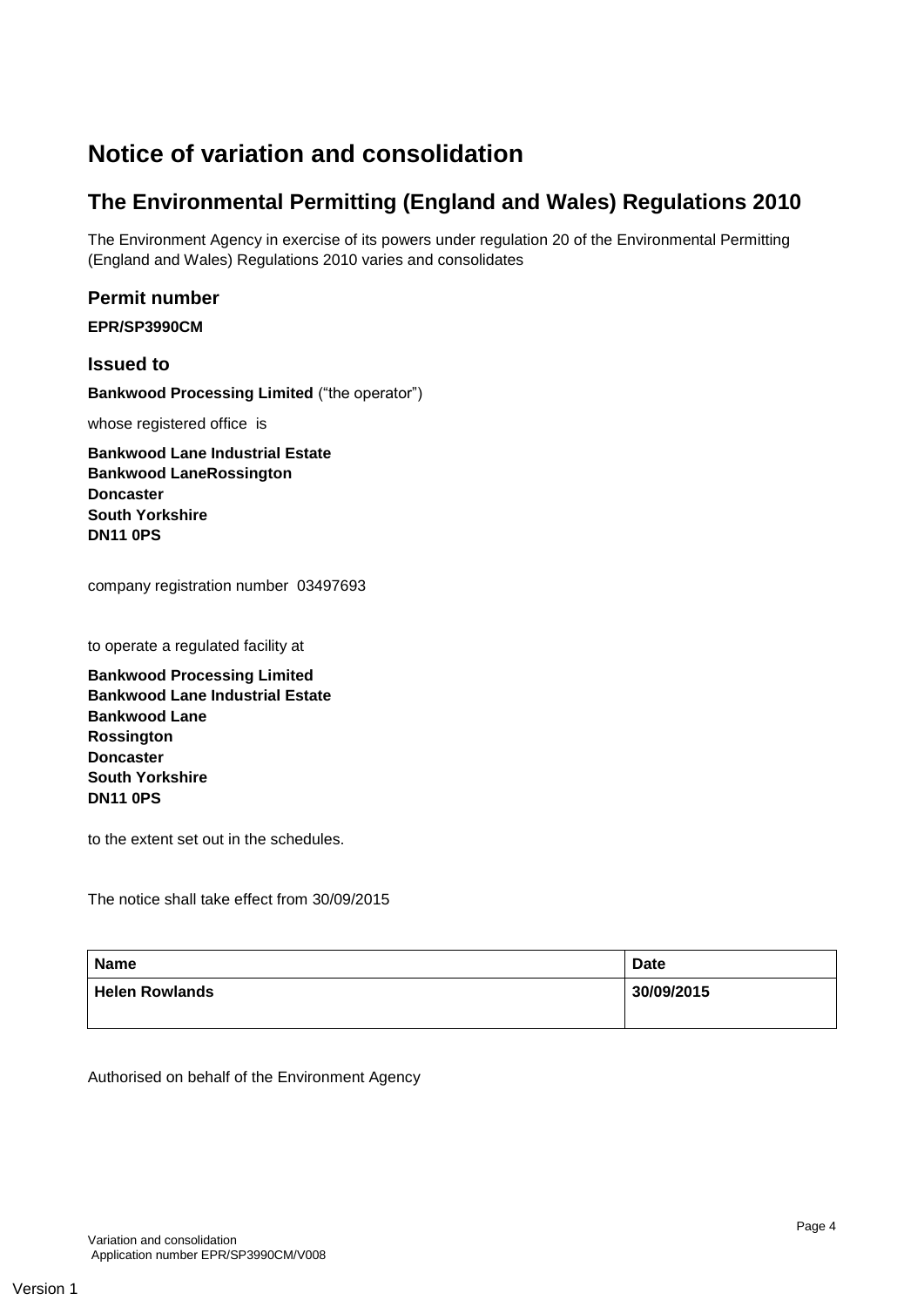#### **Schedule 1**

All conditions have been varied by the consolidated permit as a result of the application made by the operator.

#### **Schedule 2 – consolidated permit**

Consolidated permit issued as a separate document.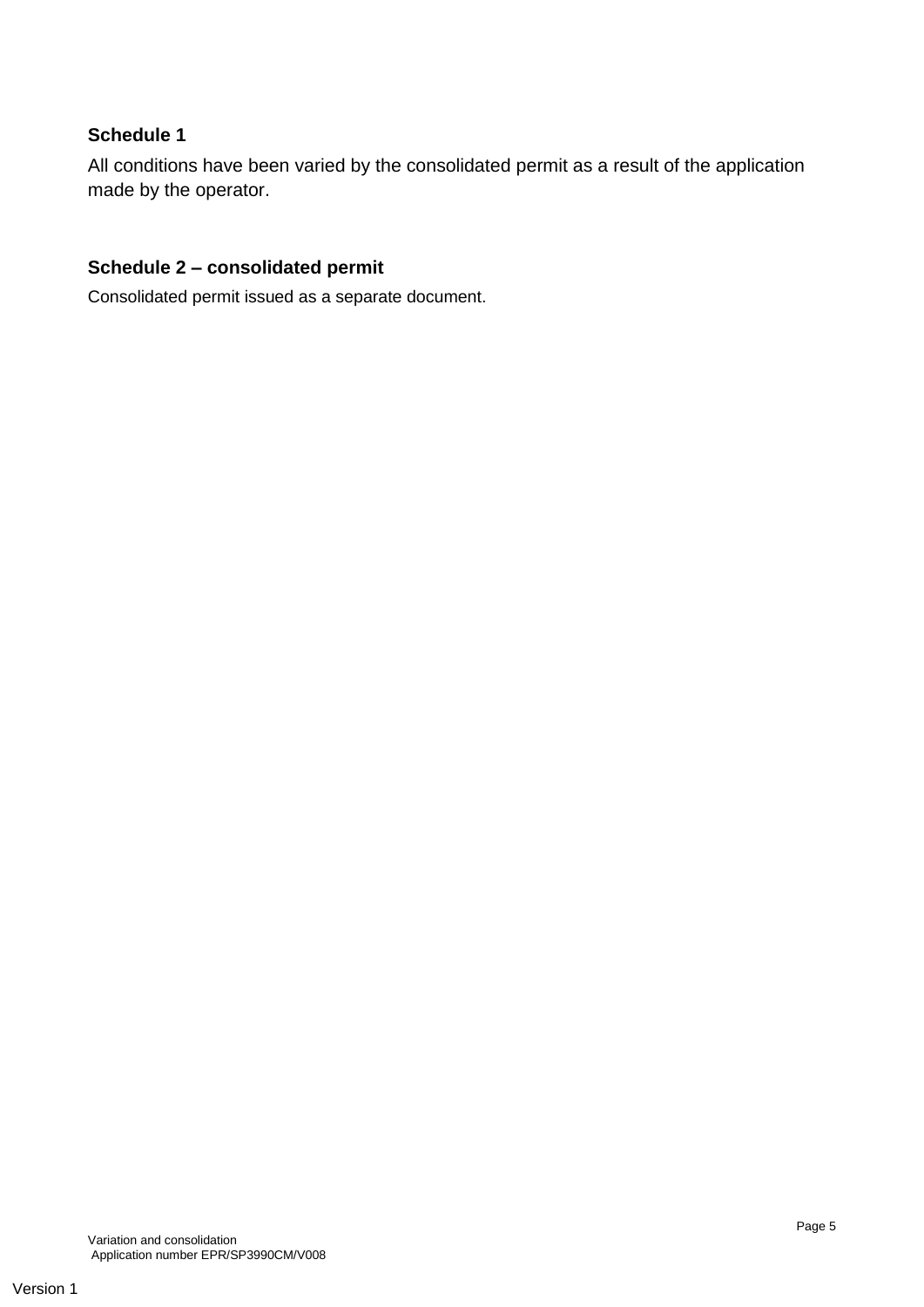## **Permit**

### **The Environmental Permitting (England and Wales) Regulations 2010**

#### **Permit number**

#### **EPR/SP3990CM**

This is the consolidated permit referred to in the variation and consolidation notice for application

#### **EPR/SP3990CM/V008** authorising

#### **Bankwood Processing Limited** ("the operator"),

whose registered office is

Bankwood Lane Industrial Estate Bankwood Lane Rossington Doncaster South Yorkshire DN11 0PS

#### company registration number **03497693**

to operate a waste operations

Bankwood Processing Limited Bankwood Lane Industrial Estate Bankwood Lane Rossington Doncaster South Yorkshire DN11 0PS

to the extent authorised by and subject to the conditions of this permit.

| <b>Name</b>           | <b>Date</b> |
|-----------------------|-------------|
| <b>Helen Rowlands</b> | 30/09/2015  |

Authorised on behalf of the Environment Agency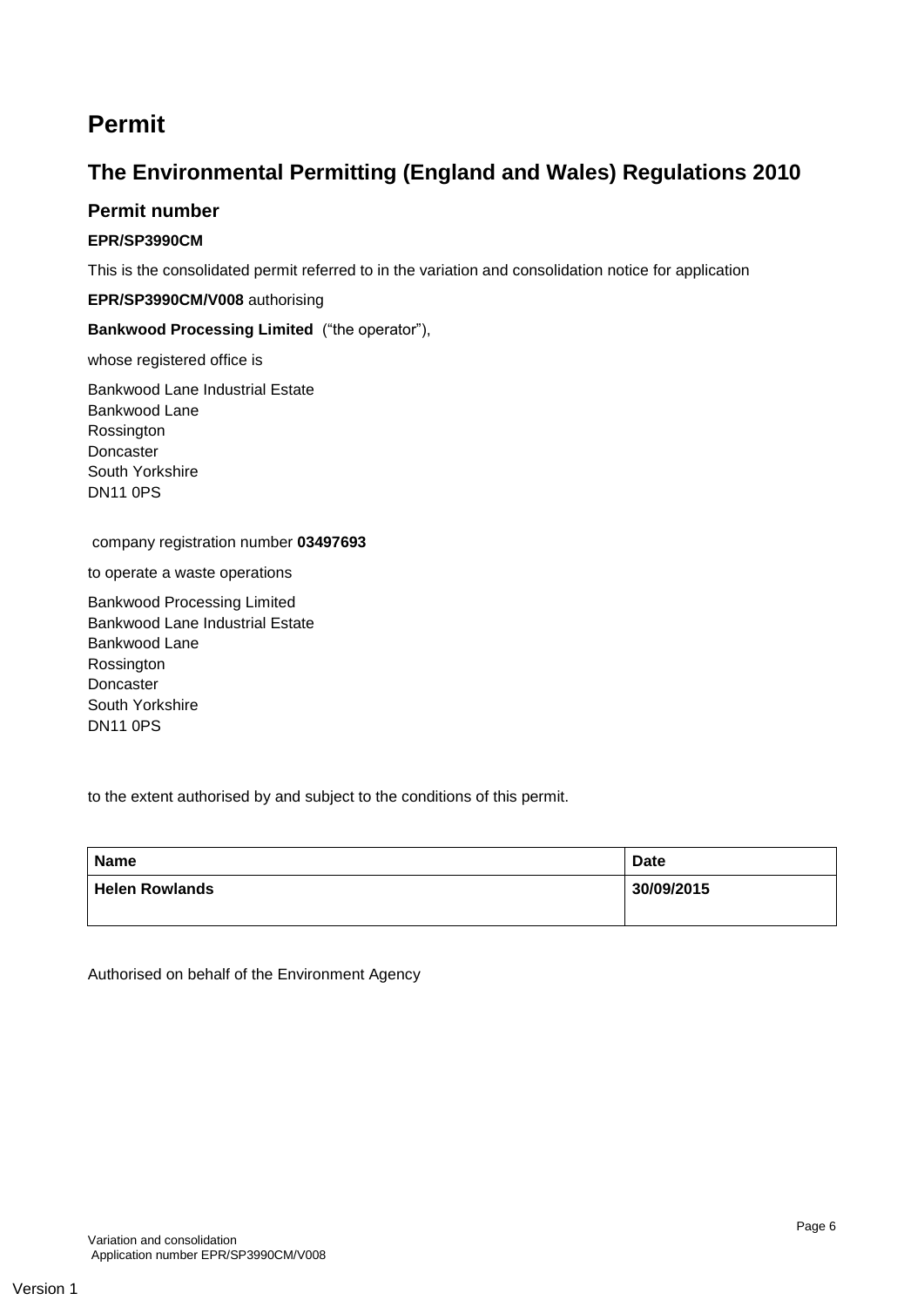# **Conditions**

## **1 Management**

### **1.1 General management**

- 1.1.1 The operator shall manage and operate the activities:
	- (a) in accordance with a written management system that identifies and minimises risks of pollution, including those arising from operations, maintenance, accidents, incidents, non-conformances, closure and those drawn to the attention of the operator as a result of complaints; and
	- (b) using sufficient competent persons and resources.
- 1.1.2 Records demonstrating compliance with condition 1.1.1 shall be maintained.
- 1.1.3 Any person having duties that are or may be affected by the matters set out in this permit shall have convenient access to a copy of it kept at or near the place where those duties are carried out.
- 1.1.4 The operator shall comply with the requirements of an approved scheme.

### **1.2 Avoidance, recovery and disposal of wastes produced by the activities**

- 1.2.1 The operator shall take appropriate measures to ensure that:
	- (a) the waste hierarchy referred to in Article 4 of the Waste Framework Directive is applied to the generation of waste by the activities; and
	- (b) any waste generated by the activities is treated in accordance with the waste hierarchy referred to in Article 4 of the Waste Framework Directive; and
	- (c) where disposal is necessary, this is undertaken in a manner which minimises its impact on the environment.
- 1.2.2 The operator shall review and record at least every four years whether changes to those measures should be made and take any further appropriate measures identified by a review.

## **2 Operations**

### **2.1 Permitted activities**

2.1.1 The operator is only authorised to carry out the activities specified in schedule 1 table S1.1 (the "activities").

### **2.2 The site**

2.2.1 The activities shall not extend beyond the site, being the land shown edged in green marked on the site plan at schedule 7 to this permit.

## **2.3 Operating techniques**

2.3.1 For the following activities referenced in schedule 1, Table S1.1, the activities shall, subject to the conditions of this permit, be operated using the techniques and in the manner described in the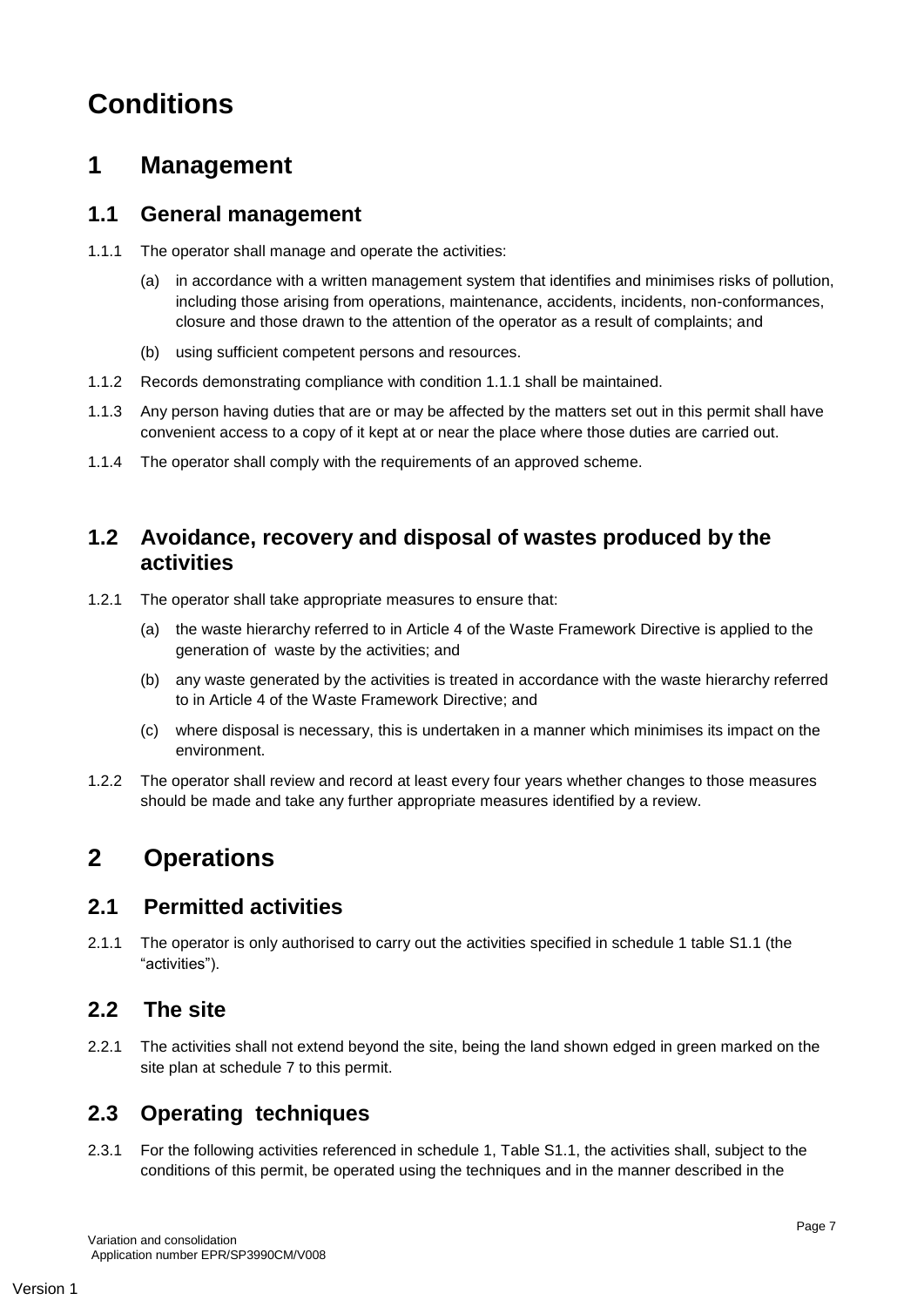documentation specified in schedule 1, table S1.2, unless otherwise agreed in writing by the Environment Agency.

- 2.3.2 If notified by the Environment Agency that the activities are giving rise to pollution, the operator shall submit to the Environment Agency for approval within the period specified, a revision of any plan or other documentation ("plan") specified in schedule 1, table S1.2 or otherwise required under this permit which identifies and minimises the risks of pollution relevant to that plan , and shall implement the approved revised plan in place of the original from the date of approval, unless otherwise agreed in writing by the Environment Agency.
- 2.3.3 Waste shall only be accepted if:

.

- (a) it is of a type and quantity listed in schedule 2 table S2.1; and
- (b) it conforms to the description in the documentation supplied by the producer and holder.

#### **2.4 Technical requirements**

#### **WEEE storage**

2.4.1 The storage (including temporary storage) of WEEE shall be carried out in accordance with the technical requirements of Annex VIII of the WEEE Directive.

#### **Hazardous waste storage and treatment**

2.4.2 Hazardous waste shall not be mixed, either with a different category of hazardous waste or with other waste, substances or materials, unless it is authorised by schedule 1 table S1.1 and appropriate measures are taken.

## **3 Emissions and monitoring**

#### **3.1 Emissions of substances not controlled by emission limits**

- 3.1.1 Emissions of substances not controlled by emission limits (excluding odour) shall not cause pollution. The operator shall not be taken to have breached this condition if appropriate measures, including, but not limited to, those specified in any approved emissions management plan, have been taken to prevent or where that is not practicable, to minimise, those emissions.
- 3.1.2 The operator shall:
	- (a) if notified by the Environment Agency that the activities are giving rise to pollution, submit to the Environment Agency for approval within the period specified, an emissions management plan which identifies and minimises the risks of pollution from emissions of substances not controlled by emission limits;
	- (b) implement the approved emissions management plan, from the date of approval, unless otherwise agreed in writing by the Environment Agency.
- 3.1.3 All liquids in containers, whose emission to water or land could cause pollution, shall be provided with secondary containment, unless the operator has used other appropriate measures to prevent or where that is not practicable, to minimise, leakage and spillage from the primary container.

#### **3.2 Odour**

3.2.1 Emissions from the activities shall be free from odour at levels likely to cause pollution outside the site, as perceived by an authorised officer of the Environment Agency, unless the operator has used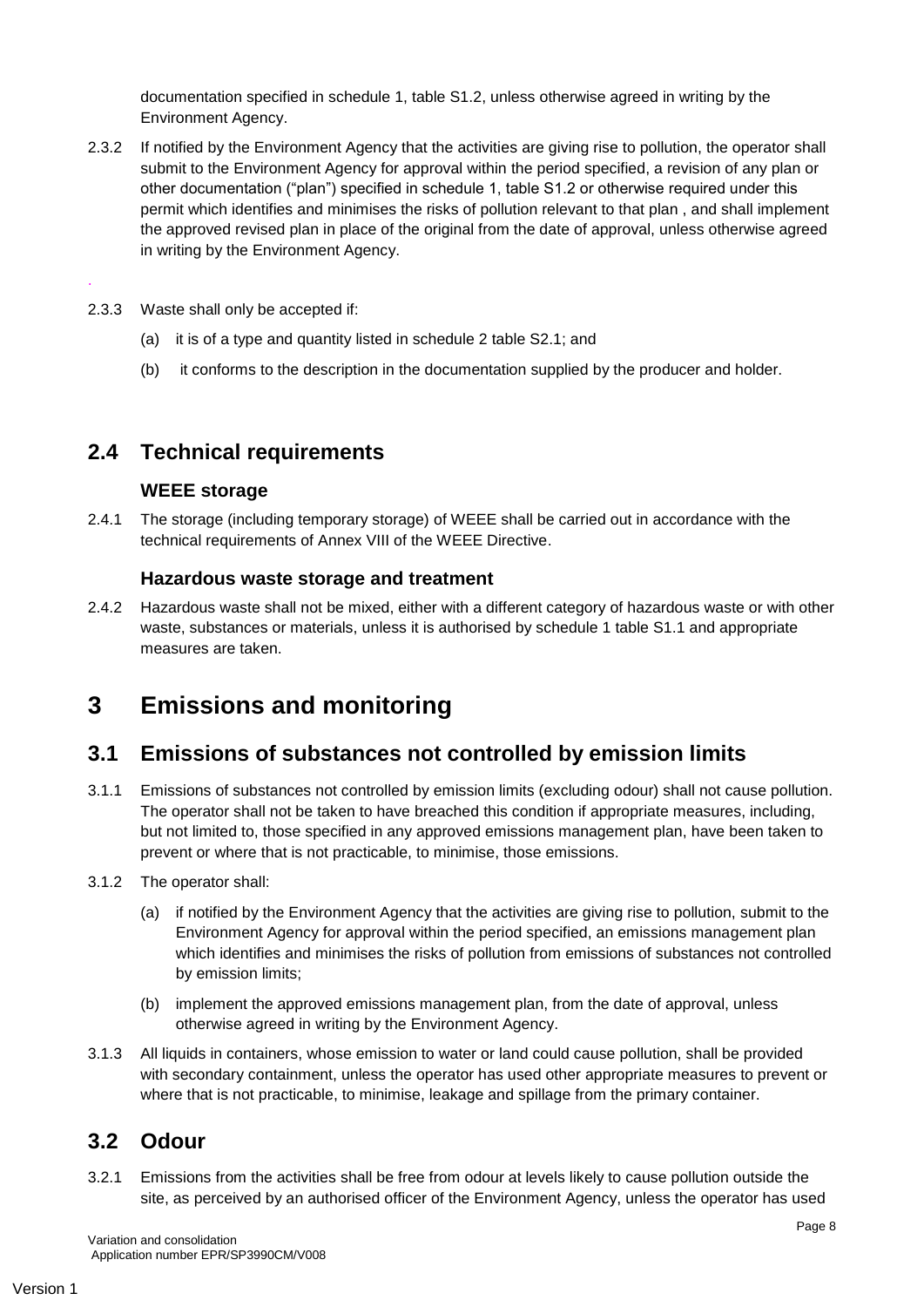appropriate measures, including, but not limited to, those specified in any approved odour management plan, to prevent or where that is not practicable to minimise the odour.

- 3.2.2 The operator shall:
	- (a) if notified by the Environment Agency that the activities are giving rise to pollution outside the site due to odour, submit to the Environment Agency for approval within the period specified, an odour management plan which identifies and minimises the risks of pollution from odour;
	- (b) implement the approved odour management plan, from the date of approval, unless otherwise agreed in writing by the Environment Agency.

### **3.3 Noise and vibration**

- 3.3.1 Emissions from the activities shall be free from noise and vibration at levels likely to cause pollution outside the site, as perceived by an authorised officer of the Environment Agency, unless the operator has used appropriate measures, including, but not limited to, those specified in any approved noise and vibration management plan to prevent or where that is not practicable to minimise the noise and vibration.
- 3.3.2 The operator shall:
	- (a) if notified by the Environment Agency that the activities are giving rise to pollution outside the site due to noise and vibration, submit to the Environment Agency for approval within the period specified, a noise and vibration management plan which identifies and minimises the risks of pollution from noise and vibration;
	- (b) implement the approved noise and vibration management plan, from the date of approval, unless otherwise agreed in writing by the Environment Agency.

#### **3.4 Pests**

3.4.1 The activities shall not give rise to the presence of pests which are likely to cause pollution, hazard or annoyance outside the boundary of the site. The operator shall not be taken to have breached this condition if appropriate measures, including, but not limited to, those specified in any approved pests management plan, have been taken to prevent or where that is not practicable, to minimise the presence of pests on the site.

The operator shall:

- (a) if notified by the Environment Agency, submit to the Environment Agency for approval within the period specified, a pests management plan which identifies and minimises risks of pollution, hazard or annoyance from pests;
- (b) implement the pests management plan, from the date of approval, unless otherwise agreed in writing by the Environment Agency.

## **4 Information**

#### **4.1 Records**

- 4.1.1 All records required to be made by this permit shall:
	- (a) be legible;
	- (b) be made as soon as reasonably practicable;
	- (c) if amended, be amended in such a way that the original and any subsequent amendments remain legible, or are capable of retrieval; and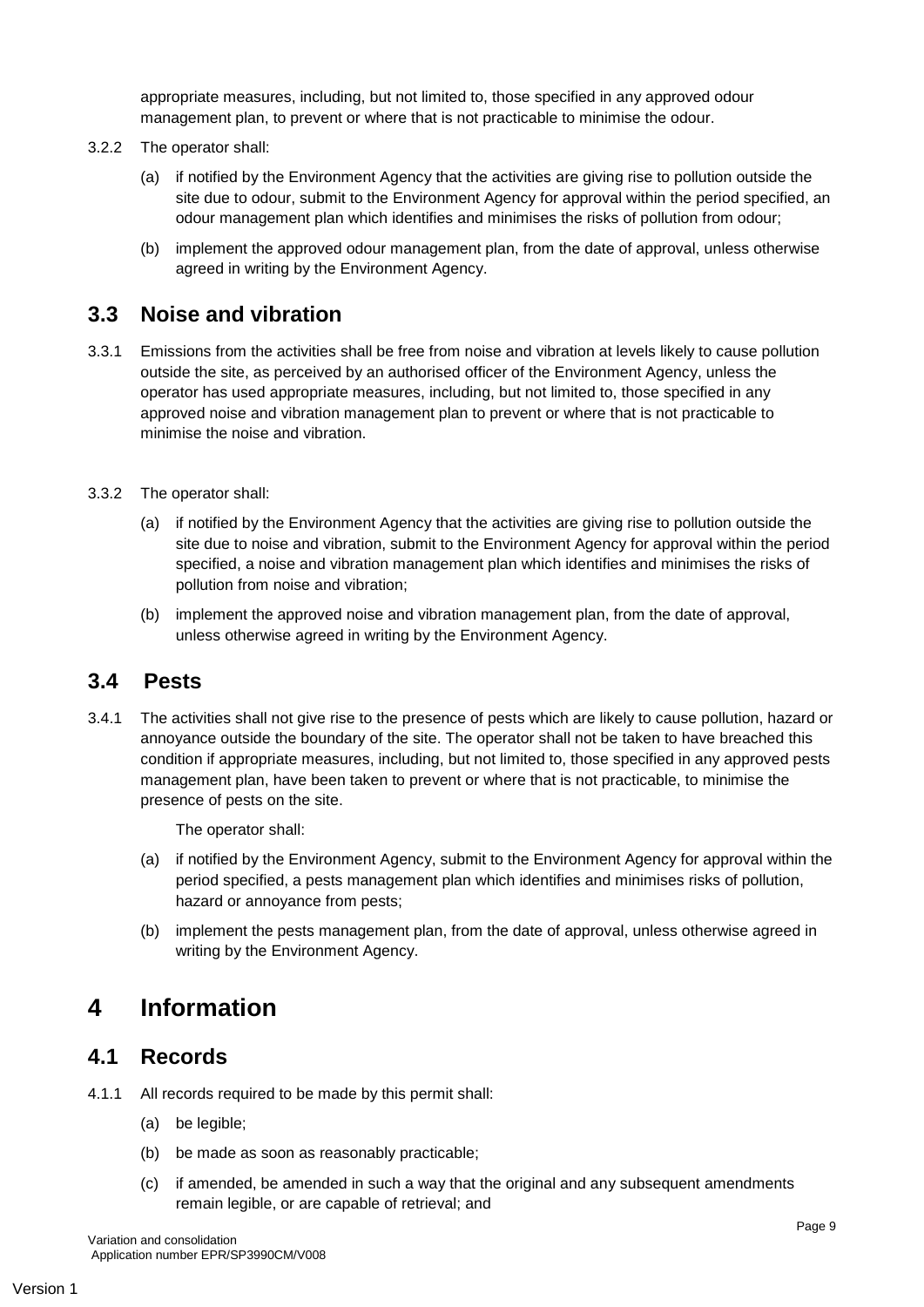- (d) be retained, unless otherwise agreed in writing by the Environment Agency, for at least 6 years from the date when the records were made, or in the case of the following records until permit surrender:
	- (i) off-site environmental effects; and
	- (ii) matters which affect the condition of the land and groundwater.
- 4.1.2 The operator shall keep on site all records, plans and the management system required to be maintained by this permit, unless otherwise agreed in writing by the Environment Agency.

#### **4.2 Reporting**

- 4.2.1 The operator shall send all reports and notifications required by the permit to the Environment Agency using the contact details supplied in writing by the Environment Agency.
- 4.2.2 Within one month of the end of each quarter, the operator shall submit to the Environment Agency using the form made available for the purpose, the information specified on the form relating to the site and the waste accepted and removed from it during the previous quarter.

### **4.3 Notifications**

- 4.3.1 The Environment Agency shall be notified without delay following the detection of:
	- any malfunction, breakdown or failure of equipment or techniques, accident, or emission of a substance not controlled by an emission limit which has caused, is causing or may cause significant pollution;
	- (b) the breach of a limit specified in the permit; or
	- (c) any significant adverse environmental effects.
- 4.3.2 Any information provided under condition 4.3.1 shall be confirmed by sending the information listed in schedule 5 to this permit within the time period specified in that schedule.
- 4.3.3 Where the Environment Agency has requested in writing that it shall be notified when the operator is to undertake monitoring and/or spot sampling, the operator shall inform the Environment Agency when the relevant monitoring and/or spot sampling is to take place. The operator shall provide this information to the Environment Agency at least 14 days before the date the monitoring is to be undertaken.
- 4.3.4 The Environment Agency shall be notified within 14 days of the occurrence of the following matters, except where such disclosure is prohibited by Stock Exchange rules:

Where the operator is a registered company:

- (a) any change in the operator's trading name, registered name or registered office address; and
- (b) any steps taken with a view to the operator going into administration, entering into a company voluntary arrangement or being wound up.

Where the operator is a corporate body other than a registered company:

- (c) any change in the operator's name or address; and
- (d) any steps taken with a view to the dissolution of the operator.

In any other case:

- (e) the death of any of the named operators (where the operator consists of more than one named individual);
- (f) any change in the operator's name(s) or address(es); and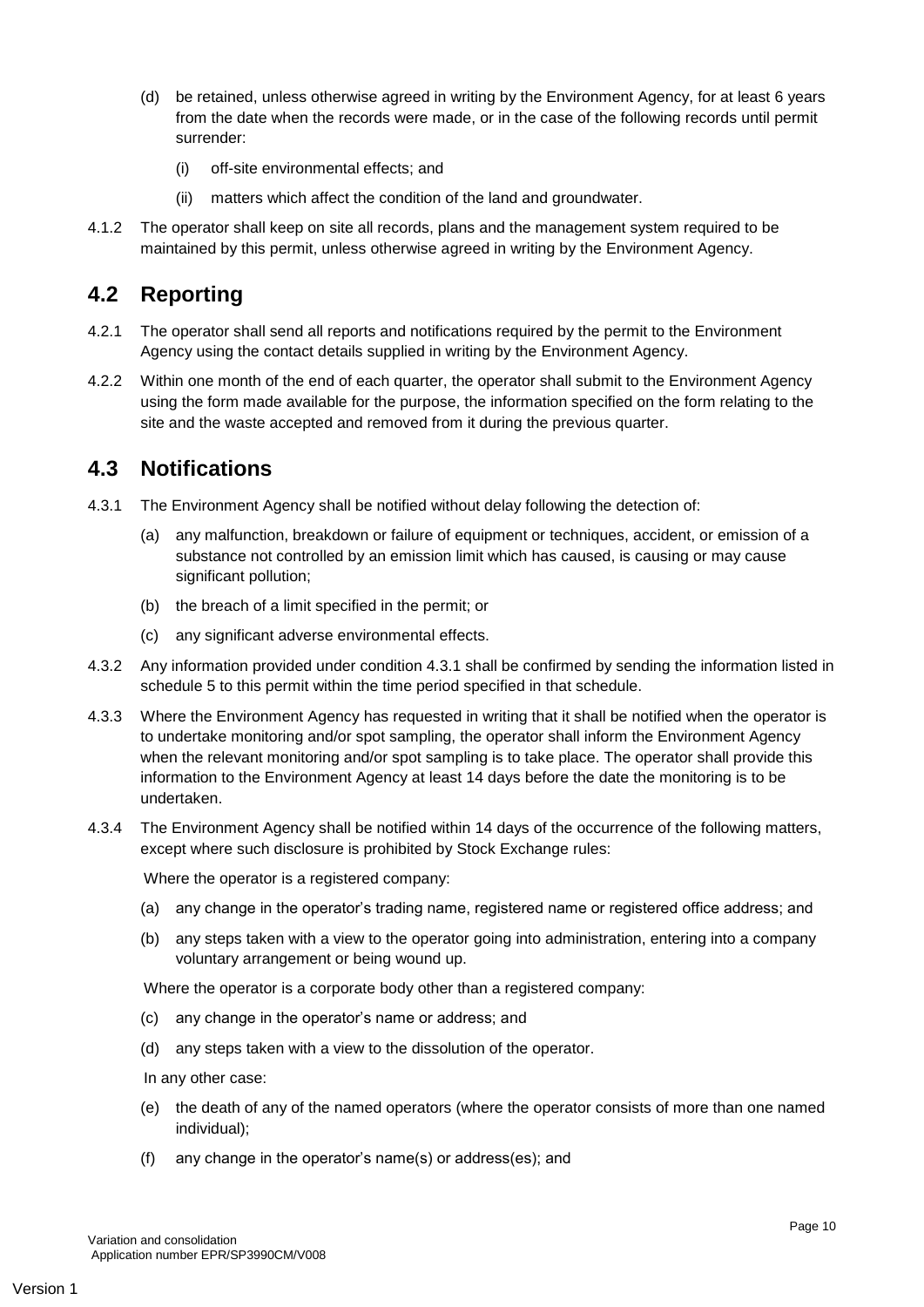- (g) any steps taken with a view to the operator, or any one of them, going into bankruptcy, entering into a composition or arrangement with creditors, or, in the case of them being in a partnership, dissolving the partnership.
- 4.3.5 Where the operator proposes to make a change in the nature or functioning, or an extension of the activities, which may have consequences for the environment and the change is not otherwise the subject of an application for approval under the Regulations or this permit:
	- (a) the Environment Agency shall be notified at least 14 days before making the change; and
	- (b) the notification shall contain a description of the proposed change in operation.

### **4.4 Interpretation**

- 4.4.1 In this permit the expressions listed in schedule 6 shall have the meaning given in that schedule.
- 4.4.2 In this permit references to reports and notifications mean written reports and notifications, except where reference is made to notification being made "without delay", in which case it may be provided by telephone.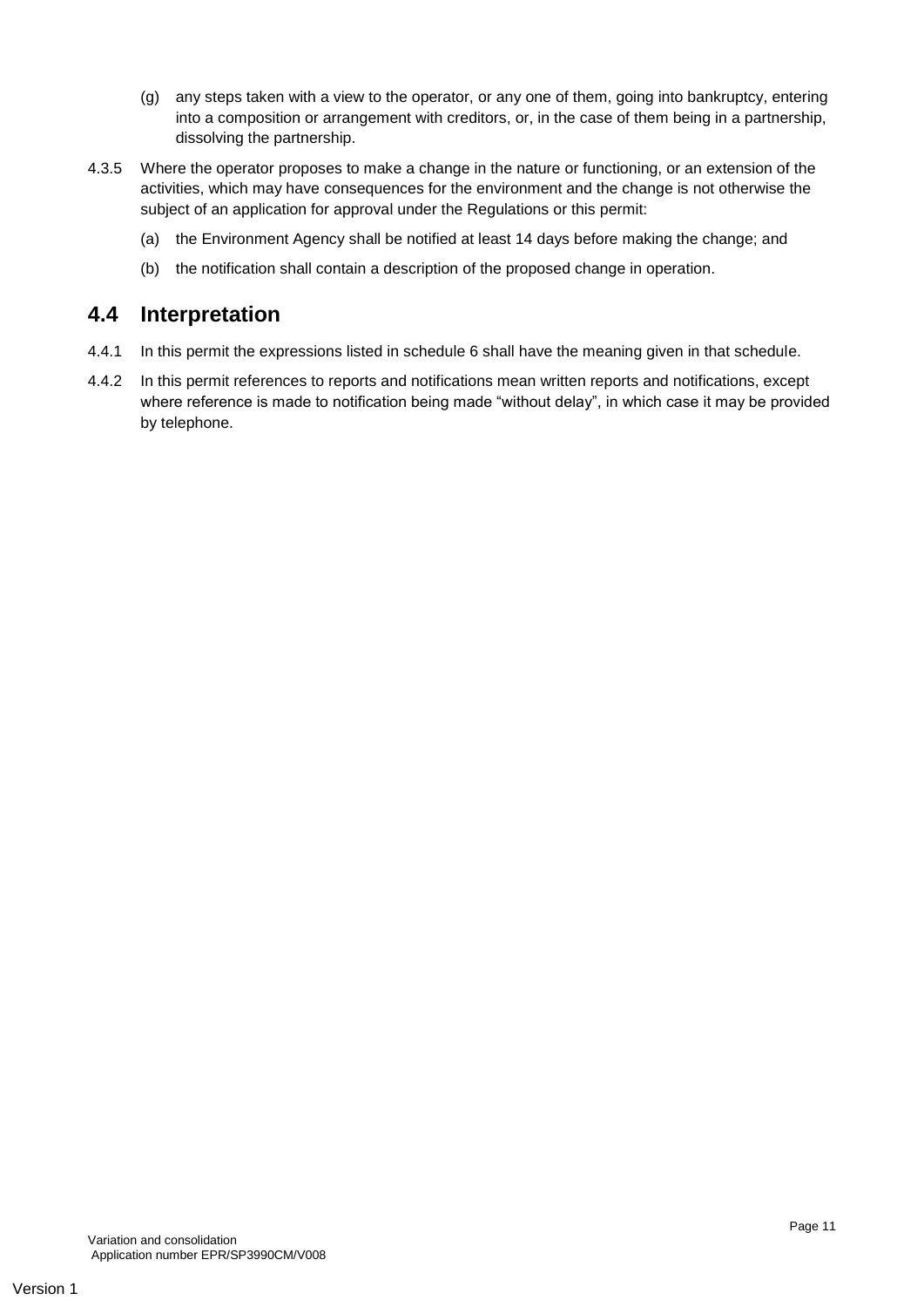# **Schedule 1 – Operations**

| <b>Table S1.1 activities</b>                                 |                                                                                                                                                                                               |                                                                                                                                                                                                                                                              |  |
|--------------------------------------------------------------|-----------------------------------------------------------------------------------------------------------------------------------------------------------------------------------------------|--------------------------------------------------------------------------------------------------------------------------------------------------------------------------------------------------------------------------------------------------------------|--|
| <b>Activity</b><br>reference                                 | Description of activities for waste<br>operations                                                                                                                                             | <b>Limits of activities</b>                                                                                                                                                                                                                                  |  |
| Material<br><b>Recycling</b><br>Treatment<br><b>Facility</b> | R13: Storage of waste pending any of the<br>operations numbered R1 to R12<br>(excluding temporary storage, pending<br>collection, on the site where it is<br>produced).                       | Treatment consisting of manual and<br>automatic sorting, separation, screening,<br>baling, crushing, shredding, compaction<br>and blending of non-hazardous waste into<br>different components for disposal (no more<br>than 50 tonnes per day) or recovery. |  |
|                                                              | R3: Recycling/reclamation of organic<br>substances which are not used as<br>solvents<br>R4: Recycling/reclamation of metals and<br>metal compounds                                            | All storage and treatment of wastes shall be<br>carried out inside a building or on an<br>impermeable surface with a sealed drainage<br>system.                                                                                                              |  |
|                                                              | R5: Recycling/reclamation of other<br>inorganic compounds                                                                                                                                     | The maximum quantity of hazardous waste<br>received at the site shall not exceed 10<br>tonnes at any one time.                                                                                                                                               |  |
|                                                              | D9: Physico-chemical treatment not<br>specified elsewhere which results in final<br>compounds or mixtures which are                                                                           | All hazardous waste must be stored on<br>impermeable surface with sealed drainage.                                                                                                                                                                           |  |
|                                                              | discarded by means of any of the<br>operations numbered D1 to D12<br>D15: Storage pending any of the<br>operations numbered D1 to D14 (excluding<br>temporary storage, pending collection, on | No more than a total of 50 tonnes of intact<br>and shredded waste motor vehicles tyres<br>(waste code 16 01 03 and 19 12 04) shall<br>be stored at the site.                                                                                                 |  |
|                                                              | the site where the waste is produced)                                                                                                                                                         | Batteries must be stored in covered, sealed<br>containers or on an impermeable surface<br>with sealed drainage                                                                                                                                               |  |
|                                                              | D14: Repackaging prior to submission to<br>any of the operations numbered D1 to<br>D <sub>13</sub>                                                                                            | Wastes shall be stored for no longer than 1<br>year prior to disposal or 3 years prior to<br>recovery.                                                                                                                                                       |  |
|                                                              |                                                                                                                                                                                               |                                                                                                                                                                                                                                                              |  |

| <b>Table S1.2 Operating techniques</b>               |                                                                                                           |                      |
|------------------------------------------------------|-----------------------------------------------------------------------------------------------------------|----------------------|
| <b>Description</b>                                   | <b>Parts</b>                                                                                              | <b>Date Received</b> |
| Application                                          | Document(s) provided in response to section 3a – technical<br>standards, Part C4 of the application form. | 27/04/2015           |
| Application                                          | Fire Prevention Plan - Ref 2015081702                                                                     | 09/07/2015           |
| Response to Schedule 5<br>Notice dated<br>28/08/2015 | Replies to questions 1 to 3 (Amendments to the Fire<br>Prevention Plan Ref 2015081702).                   | 03/09/2015           |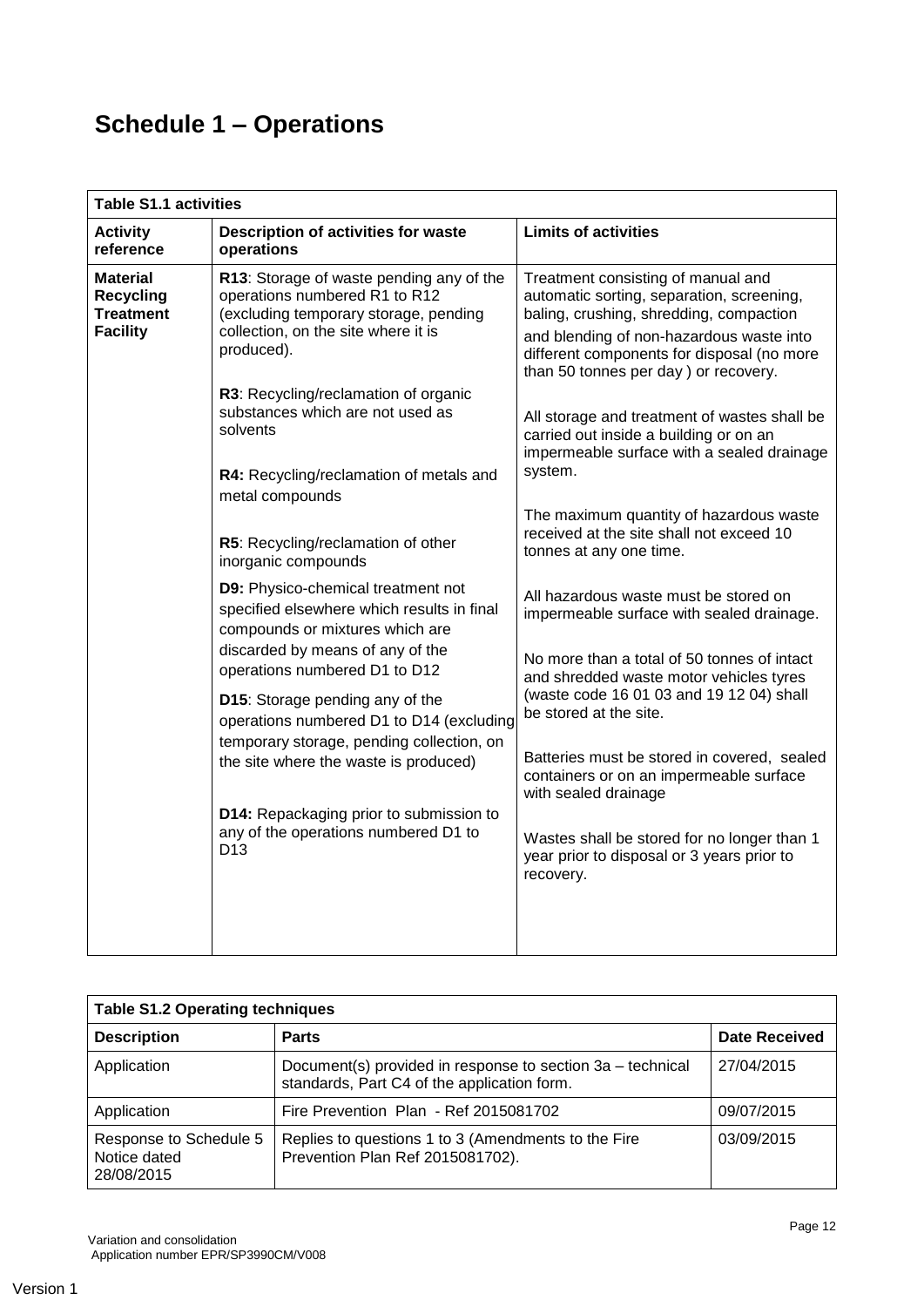# **Schedule 2 - Waste types, raw materials and fuels**

|                      | Table S2.1. Permitted waste types and quantities for Bankwood Processing Limited                                      |
|----------------------|-----------------------------------------------------------------------------------------------------------------------|
| Maximum              | The total quantity of waste accepted at the site shall be less than 200,000 tonnes per annum                          |
| quantity             |                                                                                                                       |
| <b>Exclusions</b>    |                                                                                                                       |
|                      | Wastes having any of the following characteristics shall not be accepted :                                            |
| $\bullet$            | Consisting solely or mainly of dusts, powders or loose fibres                                                         |
|                      | Wastes that are in a form which is either sludge or liquids                                                           |
| Waste code           | Description                                                                                                           |
| 01                   | WASTES RESULTING FROM EXPLORATION, MINING, QUARRYING, AND PHYSICAL AND                                                |
|                      | CHEMICAL TREATMENT OF MINERALS                                                                                        |
| 01 01                | wastes from mineral excavation                                                                                        |
| 01 01 01             | wastes from mineral metalliferous excavation                                                                          |
| 01 01 02             | wastes from mineral non- metalliferous excavation                                                                     |
| 01 03                | wastes from physical and chemical processing of metalliferous minerals                                                |
| 01 03 06             | tailings other than those mentioned in 01 03 04 and 01 03 05                                                          |
| 01 03 09             | red mud from alumina production other than the wastes mentioned in 01 03 07                                           |
| 01 04                | wastes from physical and chemical processing of non-metalliferous minerals                                            |
| 01 04 08             | waste gravel and crushed rocks other than those mentioned in 01 04 07                                                 |
| 01 04 09             | waste sand and clays                                                                                                  |
| 01 04 11             | wastes from potash and rock salt processing other than those mentioned in 01 04 07                                    |
| 01 04 12             | tailings and other wastes from washing and cleaning of minerals other than those mentioned in 01                      |
|                      | 04 07 and 01 04 11                                                                                                    |
|                      |                                                                                                                       |
| 01 04 13             | wastes from stone cutting and sawing other than those mentioned in 01 04 07                                           |
| 02                   | WASTES FROM AGRICULTURE, HORTICULTURE, AQUACULTURE, FORESTRY, HUNTING<br>AND FISHING, FOOD PREPARATION AND PROCESSING |
| 02 01                | wastes from agriculture, horticulture, aquaculture, forestry, hunting and fishing                                     |
| 02 01 02             | Shellfish shells from which soft tissue or flesh has been removed                                                     |
| 02 01 03             | plant-tissue waste                                                                                                    |
| 02 01 04             | waste plastics (except packaging)                                                                                     |
| 02 01 07             | wastes from forestry                                                                                                  |
| 02 01 10             | waste metal                                                                                                           |
| 02 02                | wastes from the preparation and processing of meat, fish and other foods of animal origin                             |
| 02 02 03             | materials unsuitable for consumption or processing                                                                    |
| 02 03                | wastes from fruit, vegetables, cereals, edible oils, cocoa, coffee, tea and tobacco preparation                       |
|                      | and processing; conserve production; yeast and yeast extract production, molasses                                     |
|                      | preparation and fermentation                                                                                          |
| 02 03 01             | Sludges from washing, cleaning, peeling, centrifuging and separation                                                  |
| 02 03 04             | materials unsuitable for consumption or processing                                                                    |
| 02 04                | wastes from sugar processing                                                                                          |
| 02 04 01             | soil from cleaning and washing beet                                                                                   |
| 02 04 02             | off-specification calcium carbonate                                                                                   |
| 02 05                | wastes from the dairy products industry                                                                               |
| 02 05 01             | materials unsuitable for consumption or processing                                                                    |
| 02 06                | wastes from the baking and confectionery industry                                                                     |
| 02 06 01<br>02 06 02 | materials unsuitable for consumption or processing<br>wastes from preserving agents                                   |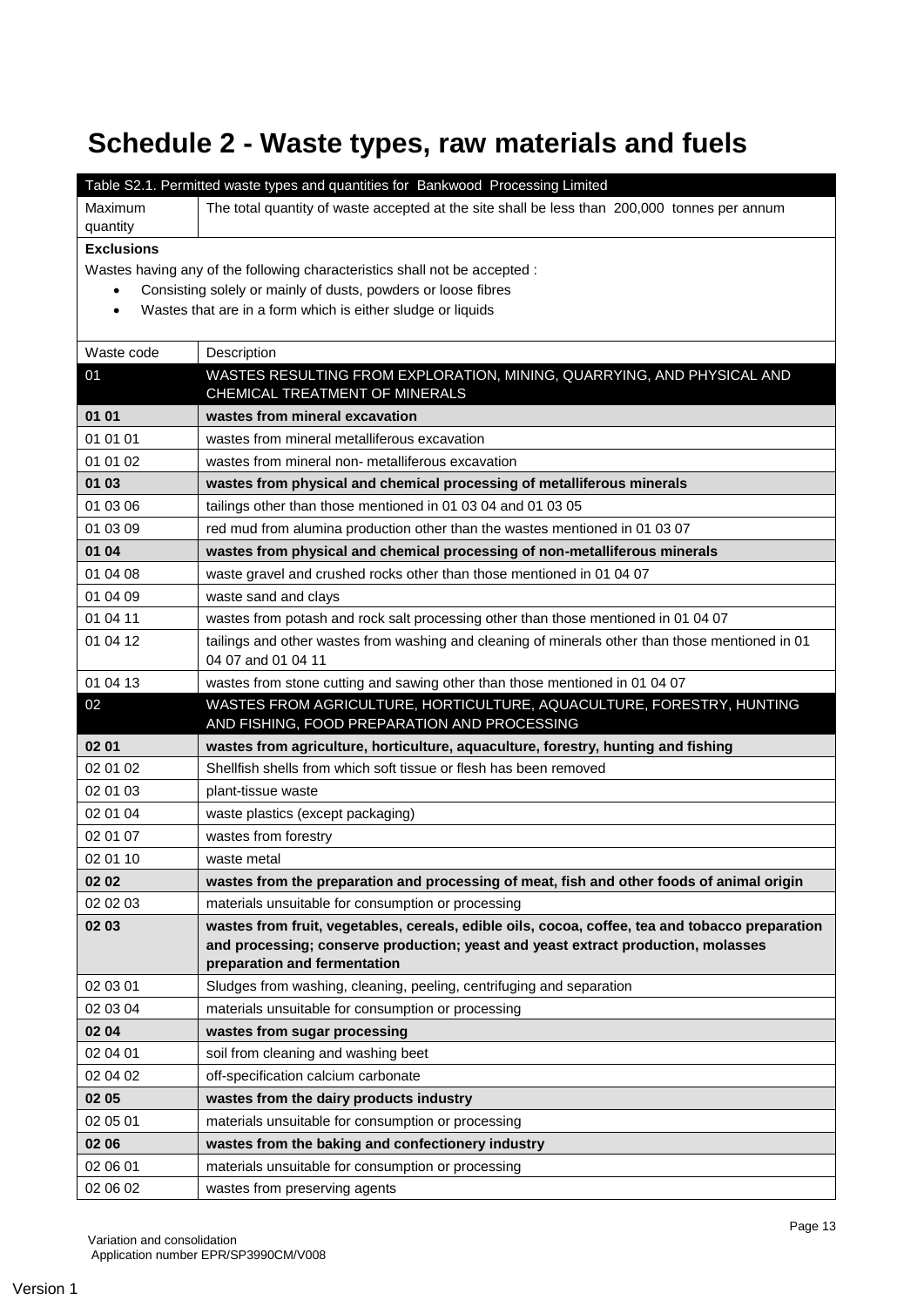| 02 07       | wastes from the production of alcoholic and non-alcoholic beverages (except coffee, tea and<br>cocoa)  |
|-------------|--------------------------------------------------------------------------------------------------------|
| 02 07 01    | wastes from washing, cleaning and mechanical reduction of raw materials                                |
| 02 07 02    | wastes from spirits distillation                                                                       |
| 02 07 04    | materials unsuitable for consumption or processing                                                     |
| 03          | WASTES FROM WOOD PROCESSING AND THE PRODUCTION OF PANELS AND FURNITURE,<br>PULP, PAPER AND CARDBOARD   |
| 03 01       | wastes from wood processing and the production of panels and furniture                                 |
| 03 01 01    | waste bark and cork                                                                                    |
| 03 01 05    | sawdust, shavings, cuttings, wood, particle board and veneer other than those mentioned in 03 01<br>04 |
| 03 03       | wastes from pulp, paper and cardboard production and processing                                        |
| 03 03 01    | waste bark and wood                                                                                    |
| 03 03 07    | mechanically separated rejects from pulping of waste paper and cardboard                               |
| 03 03 08    | wastes from sorting of paper and cardboard destined for recycling                                      |
| 03 03 10    | fibre rejects, fibre-, filler- and coating-sludges from mechanical separation                          |
| 04          | WASTES FROM THE LEATHER, FUR AND TEXTILE INDUSTRIES                                                    |
| 04 01       | wastes from the leather and fur industry                                                               |
| 04 01 08    | waste tanned leather (blue sheetings, shavings, cuttings, buffing dust) containing chromium            |
| 04 01 09    | wastes from dressing and finishing                                                                     |
| 04 02       | wastes from the textile industry                                                                       |
| 04 02 21    | wastes from unprocessed textile fibres                                                                 |
| 04 02 22    | wastes from processed textile fibres                                                                   |
| 06          | WASTES FROM INORGANIC CHEMICAL PROCESSES                                                               |
| 06 09       | wastes from the MSFU of phosphorous chemicals and phosphorous chemical processes                       |
| 06 09 02    | phosphorous slag                                                                                       |
| 06 09 04    | calcium-based reaction wastes other than those mentioned in 06 09 03                                   |
| 06 11       | wastes from the manufacture of inorganic pigments and opacificiers                                     |
| 06 11 01    | calcium-based reaction wastes from titanium dioxide production                                         |
| 07          | WASTES FROM ORGANIC CHEMICAL PROCESSES                                                                 |
| 07 02       | wastes from the MFSU of plastics, synthetic rubber and man-made fibres                                 |
| 07 02 13    | waste plastic                                                                                          |
| 09<br>09 01 | WASTES FROM THE PHOTOGRAPHIC INDUSTRY<br>wastes from the photographic industry                         |
| 09 01 07    | photographic film and paper containing silver or silver compounds                                      |
| 09 01 08    | photographic film and paper free of silver or silver compounds                                         |
| 09 01 10    | single-use cameras without batteries                                                                   |
| 09 01 12    | single-use cameras containing batteries other than those mentioned in 09 01 11                         |
| 10          | <b>WASTES FROM THERMAL PROCESSES</b>                                                                   |
| 1001        | wastes from power stations and other combustion plants (except 19)                                     |
| 10 01 01    | bottom ash, slag and boiler dust (excluding boiler dust mentioned in 10 01 04)                         |
| 10 01 02    | Pulverised fuel ash only                                                                               |
| 10 01 05    | calcium-based reaction wastes from flue-gas desulphurisation in solid form                             |
| 10 01 07    | calcium-based reaction wastes from flue-gas desulphurisation in sludge form                            |
| 10 01 15    | bottom ash, slag and boiler dust from co-incineration other than those mentioned in 10 01 14           |
| 10 01 19    | wastes from gas cleaning other than those mentioned in 10 01 05, 10 01 07 and 10 01 18                 |
| 10 01 24    | sands from fluidised beds                                                                              |
| 10 02       | wastes from the iron and steel industry                                                                |
| 10 02 01    | wastes from the processing of slag                                                                     |
| 10 02 02    | unprocessed slag                                                                                       |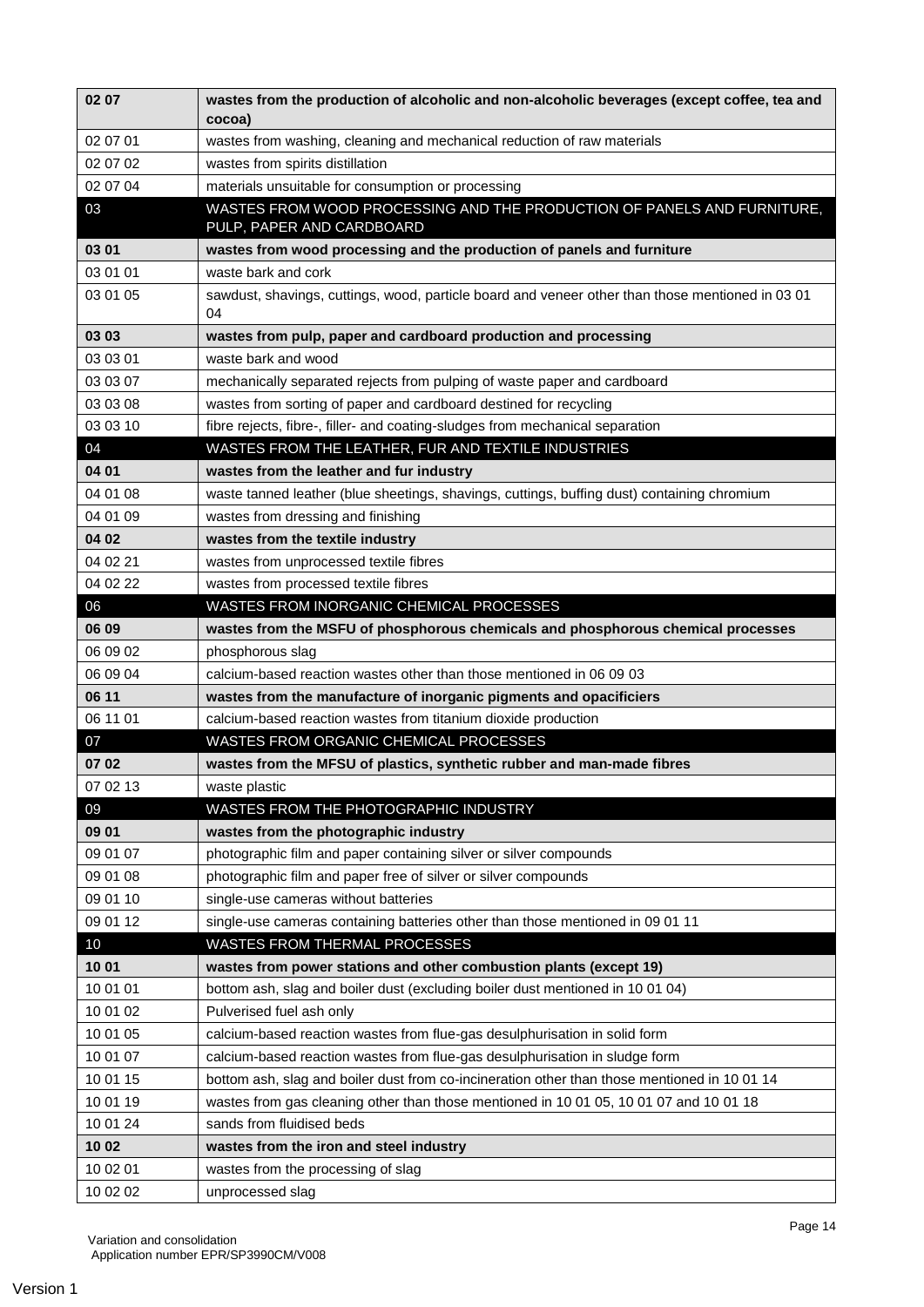| 10 02 08 | Solid wastes from gas treatment other than those mentioned in 10 02 07                               |
|----------|------------------------------------------------------------------------------------------------------|
| 10 02 10 | mill scales                                                                                          |
| 10 02 14 | sludges and filter cakes from gas treatment other than those mentioned in 10 02 13                   |
| 10 02 15 | other sludges and filter cakes                                                                       |
| 1003     | wastes from aluminium thermal metallurgy                                                             |
| 10 03 02 | anode scraps                                                                                         |
| 10 03 05 | waste alumina                                                                                        |
| 10 03 16 | skimmings other than those mentioned in 10 03 15                                                     |
| 10 03 18 | carbon-containing wastes from anode manufacture other than those mentioned in 10 03 17               |
| 10 03 24 | solid wastes from gas treatment other than those mentioned in 10 03 23                               |
| 10 03 26 | sludges and filter cakes from gas treatment other than those mentioned in 10 03 25                   |
| 10 03 28 | wastes from cooling-water treatment other than those mentioned in 10 03 27                           |
| 10 03 30 | wastes from treatment of salt slags and black drosses other than those mentioned in 10 03 29         |
| 10 04    | wastes from lead thermal metallurgy                                                                  |
| 10 04 10 | wastes from cooling-water treatment other than those mentioned in 10 04 09                           |
| 10 05    | wastes from zinc thermal metallurgy                                                                  |
| 10 05 01 | slags from primary and secondary production                                                          |
| 10 05 09 | wastes from cooling-water treatment other than those mentioned in 10 05 08                           |
| 10 05 11 | dross and skimmings other than those mentioned in 10 05 10                                           |
| 10 06    | wastes from copper thermal metallurgy                                                                |
| 10 06 01 | slags from primary and secondary production                                                          |
| 10 06 02 | dross and skimmings from primary and secondary production                                            |
| 10 06 10 | wastes from cooling-water treatment other than those mentioned in 10 06 09                           |
| 10 07    | wastes from silver, gold and platinum thermal metallurgy                                             |
| 10 07 01 | slags from primary and secondary production                                                          |
| 10 07 02 | Dross and skimmings from primary and secondary production                                            |
| 10 07 03 | solid wastes from gas treatment                                                                      |
| 10 07 05 | sludges and filter cakes from gas treatment                                                          |
| 10 07 08 | wastes from cooling-water treatment other than those mentioned in 10 07 07                           |
| 10 08    | wastes from other non-ferrous thermal metallurgy                                                     |
| 10 08 09 | other slags                                                                                          |
| 10 08 11 | dross and skimmings other than those mentioned in 10 08 10                                           |
| 10 08 13 | carbon-containing wastes from anode manufacture other than those mentioned in 10 08 12               |
| 10 08 14 | anode scrap                                                                                          |
| 10 08 18 | sludges and filter cakes from flue-gas treatment other than those mentioned in 10 08 17              |
| 10 08 20 | wastes from cooling-water treatment other than those mentioned in 10 08 19                           |
| 1009     | wastes from casting of ferrous pieces                                                                |
| 10 09 03 | furnace slag                                                                                         |
| 10 09 06 | casting cores and moulds which have not undergone pouring other than those mentioned in 10 09<br>05  |
| 10 09 08 | casting cores and moulds which have undergone pouring other than those mentioned in 10 09 07         |
| 10 09 14 | waste binders other than those mentioned in 10 09 13                                                 |
| 10 09 16 | waste crack-indicating agent other than those mentioned in 10 09 15                                  |
| 10 10    | wastes from casting of non-ferrous pieces                                                            |
| 10 10 03 | furnace slag                                                                                         |
| 10 10 06 | casting cores and moulds which have not undergone pouring, other than those mentioned in 10 10<br>05 |
| 10 10 08 | casting cores and moulds which have undergone pouring, other than those mentioned in 10 10 07        |
| 10 10 14 | waste binders other than those mentioned in 10 10 13                                                 |
|          |                                                                                                      |
| 10 10 16 | waste crack-indicating agent other than those mentioned in 10 10 15                                  |

Variation and consolidation

Application number EPR/SP3990CM/V008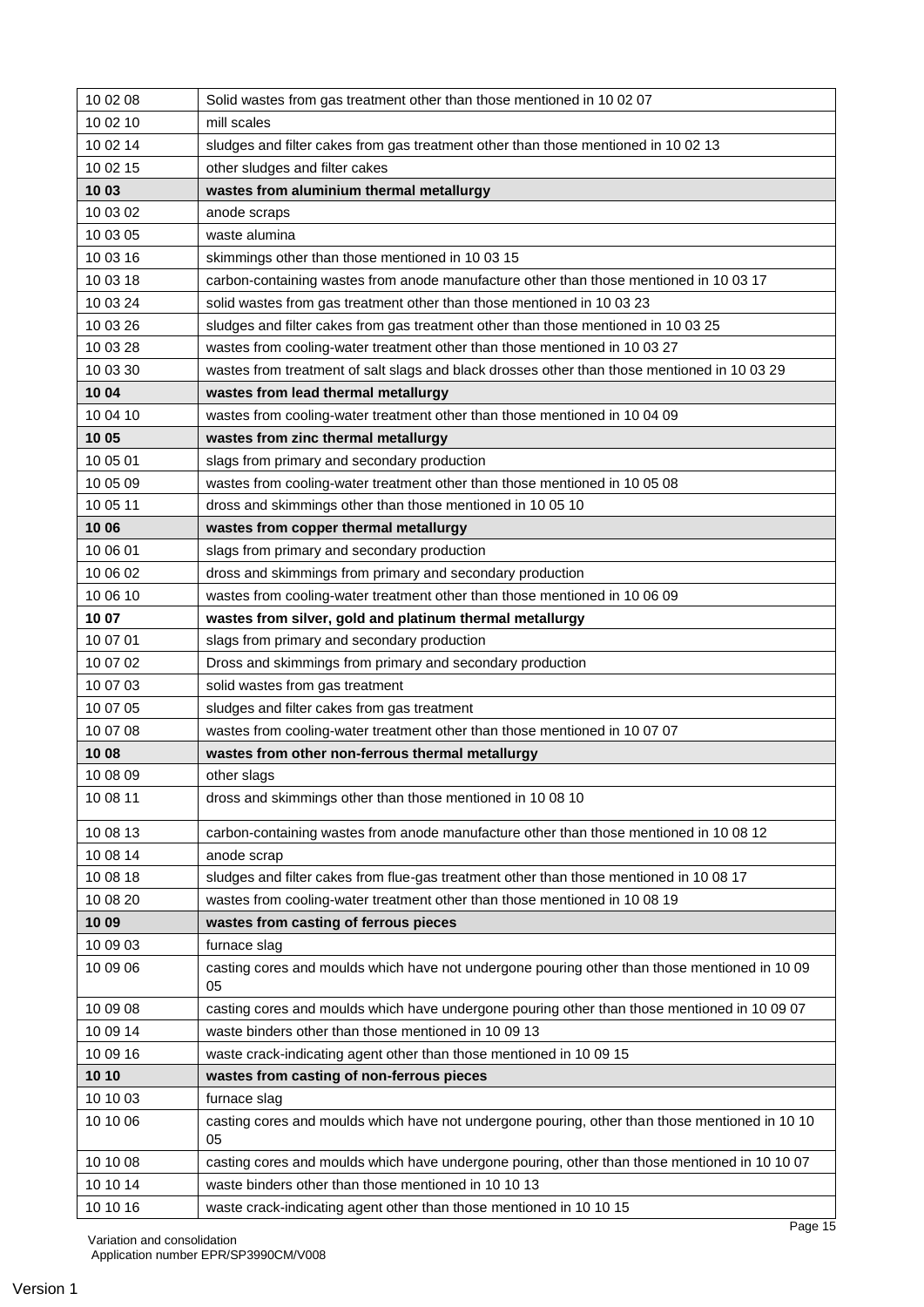| 10 11    | wastes from manufacture of glass and glass products                                                               |
|----------|-------------------------------------------------------------------------------------------------------------------|
| 10 11 03 | waste glass-based fibrous materials                                                                               |
| 10 11 10 | waste preparation mixture before thermal processing, other than those mentioned in 10 11 09                       |
| 10 11 12 | waste glass other than those mentioned in 10 11 11                                                                |
| 10 11 16 | solid wastes from flue-gas treatment other than those mentioned in 10 11 15                                       |
| 10 11 18 | sludges and filter cakes from flue-gas treatment other than those mentioned in 10 11 17                           |
| 10 12    | wastes from manufacture of ceramic goods, bricks, tiles and construction products                                 |
| 10 12 01 | waste preparation mixture before thermal processing                                                               |
| 10 12 05 | sludges and filter cakes from gas treatment                                                                       |
| 10 12 06 | discarded moulds                                                                                                  |
| 10 12 08 | waste ceramics, bricks, tiles and construction products (after thermal processing)                                |
| 10 12 10 | solid wastes from gas treatment other than those mentioned in 10 12 09                                            |
| 10 12 12 | wastes from glazing other than those mentioned in 10 12 11                                                        |
| 10 13    | wastes from manufacture of cement, lime and plaster and articles and products made from<br>them                   |
| 10 13 01 | waste preparation mixture before thermal processing                                                               |
| 10 13 04 | wastes from calcination and hydration of lime                                                                     |
| 10 13 07 | sludges and filter cakes from gas treatment                                                                       |
| 10 13 10 | wastes from asbestos-cement manufacture other than those mentioned in 10 13 09                                    |
| 10 13 11 | wastes from cement-based composite materials other than those mentioned in 10 13 09 and 10 13<br>10               |
| 10 13 13 | solid wastes from gas treatment other than those mentioned in 10 13 12                                            |
| 10 13 14 | waste concrete and concrete sludge                                                                                |
| 11       | WASTES FROM CHEMICAL SURFACE TREATMENT AND COATING OF METALS AND OTHER<br>MATERIALS; NON-FERROUS HYDRO-METALLURGY |
| 11 01    | wastes from chemical surface treatment and coating of metals and other materials (for                             |
|          | example galvanic processes, zinc coating processes, pickling processes, etching,                                  |
|          | phosphatising, alkaline degreasing, anodising)                                                                    |
| 11 01 10 | sludges and filter cakes other than those mentioned in 11 01 09                                                   |
| 11 01 14 | degreasing wastes other than those mentioned in 11 01 13                                                          |
| 11 02    | wastes from non-ferrous hydrometallurgical processes                                                              |
| 11 02 03 | wastes from the production of anodes for aqueous electrolytical processes                                         |
| 11 02 06 | wastes from copper hydrometallurgical processes other than those mentioned in 11 02 05                            |
| 11 05    | wastes from hot galvanising processes                                                                             |
| 11 05 01 | hard zinc                                                                                                         |
| 11 05 02 | zinc ash                                                                                                          |
| 12       | WASTES FROM SHAPING AND PHYSICAL AND MECHANICAL SURFACE TREATMENT OF<br><b>METALS AND PLASTICS</b>                |
| 1201     | wastes from shaping and physical and mechanical surface treatment of metals and plastics                          |
| 12 01 01 | ferrous metal filings and turnings                                                                                |
| 12 01 03 | non-ferrous metal filings and turnings                                                                            |
| 12 01 05 | plastics shavings and turnings                                                                                    |
| 12 01 13 | welding wastes                                                                                                    |
| 12 01 17 | waste blasting material other than those mentioned in 12 01 16                                                    |
| 12 01 21 | spent grinding bodies and grinding materials other than those mentioned in 12 01 20                               |
| 15       | WASTE PACKAGING; ABSORBENTS, WIPING CLOTHS, FILTER MATERIALS AND<br>PROTECTIVE CLOTHING NOT OTHERWISE SPECIFIED   |
| 15 01    | packaging (including separately collected municipal packaging waste)                                              |
| 15 01 01 | paper and cardboard packaging                                                                                     |
| 15 01 02 | plastic packaging                                                                                                 |
| 15 01 03 | wooden packaging                                                                                                  |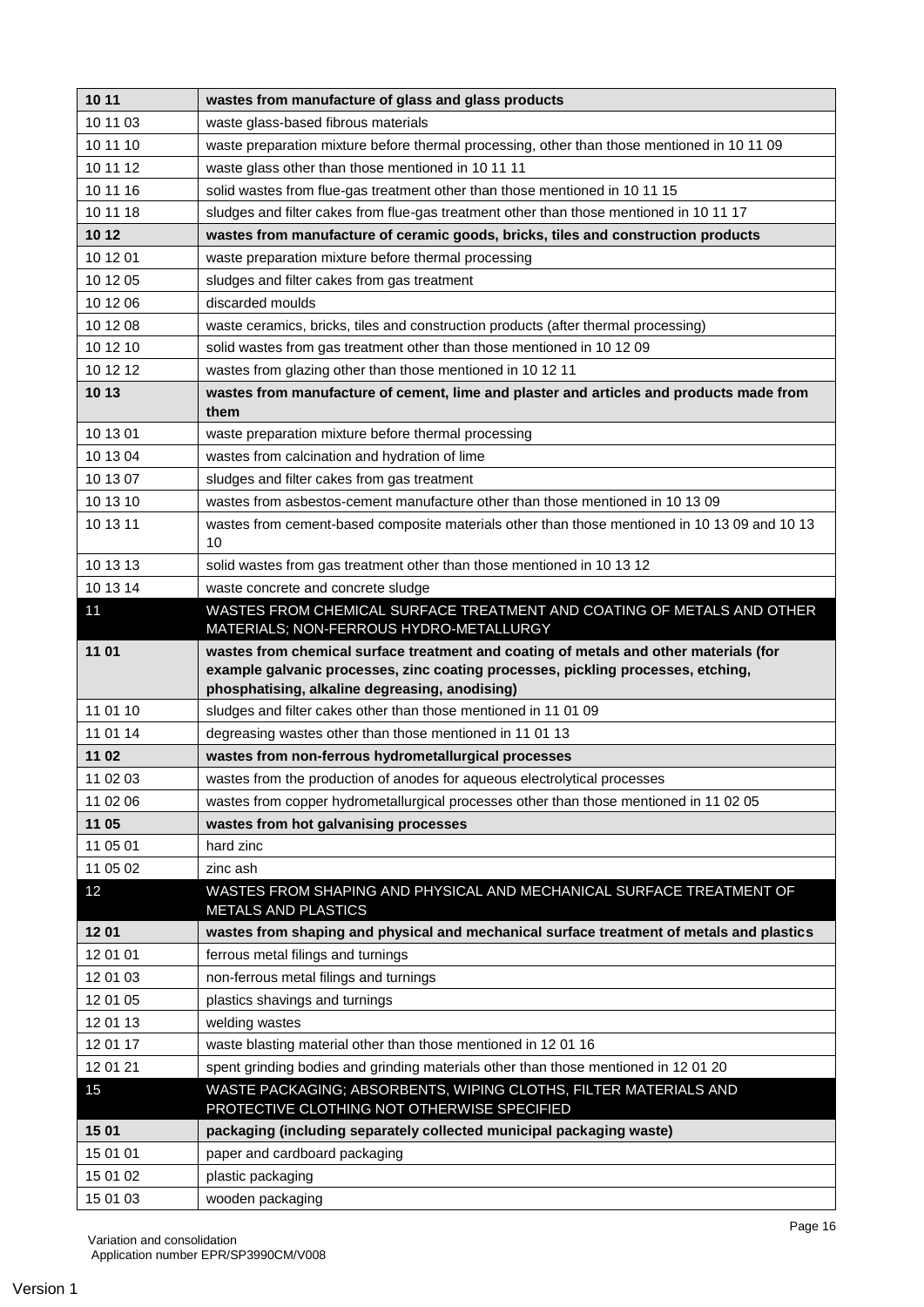| 15 01 04             | metallic packaging                                                                                            |
|----------------------|---------------------------------------------------------------------------------------------------------------|
| 15 01 05             | composite packaging                                                                                           |
| 15 01 06             | mixed packaging                                                                                               |
| 15 01 07             | glass packaging                                                                                               |
| 15 01 09             | textile packaging                                                                                             |
| 15 02                | absorbents, filter materials, wiping cloths and protective clothing                                           |
| 15 02 03             | absorbents, filter materials, wiping cloths and protective clothing other than those mentioned in 15          |
|                      | 02 02                                                                                                         |
| 16                   | WASTES NOT OTHERWISE SPECIFIED IN THE LIST                                                                    |
| 16 01                | end-of-life vehicles from different means of transport (including off-road machinery) and                     |
|                      | wastes from dismantling of end-of-life vehicles and vehicle maintenance (except 13, 14, 16 06                 |
|                      | and 16 08)                                                                                                    |
| 16 01 03<br>16 01 06 | end-of-life tyres<br>end-of-life vehicles, containing neither liquids nor other hazardous components          |
| 16 01 12             | brake pads other than those mentioned in 16 01 11                                                             |
| 16 01 17             | ferrous metal                                                                                                 |
| 16 01 18             | non-ferrous metal                                                                                             |
| 16 01 19<br>16 01 20 | Plastic<br>Glass                                                                                              |
| 16 01 22             | components not otherwise specified                                                                            |
| 1602                 | wastes from electrical and electronic equipment                                                               |
| 16 02 14             | discarded equipment other than those mentioned in 16 02 09 to 16 02 13                                        |
| 16 02 16             | Components removed from discarded equipment other than those mentioned in 16 02 15                            |
| 16 03                | off-specification batches and unused products                                                                 |
| 16 03 04             | inorganic wastes other than those mentioned in 16 03 03                                                       |
| 16 03 06             | organic wastes other than those mentioned in 16 03 05                                                         |
| 16 06                | <b>Batteries and accumulators</b>                                                                             |
| 16 06 04             | Alkalane batteries (except 16 06 03)                                                                          |
| 16 06 05             | Other batteries and accumulators                                                                              |
| 16 08                | spent catalysts                                                                                               |
| 16 08 01             | spent catalysts containing gold, silver, rhenium, rhodium, palladium, iridium or platinum (except 16<br>0807  |
| 16 08 03             | spent catalysts containing transition metals or transition metal compounds not otherwise specified            |
| 16 11                | waste linings and refractories                                                                                |
| 16 11 02             | carbon-based linings and refractories from metallurgical processes others than those mentioned in<br>16 11 01 |
| 16 11 04             | other linings and refractories from metallurgical processes other than those mentioned in 16 11 03            |
| 16 11 06             | linings and refractories from non-metallurgical processes others than those mentioned in 16 11 05             |
| 17                   | CONSTRUCTION AND DEMOLITION WASTES (INCLUDING EXCAVATED SOIL FROM<br><b>CONTAMINATED SITES)</b>               |
| 1701                 | concrete, bricks, tiles and ceramics                                                                          |
| 17 01 01             | concrete                                                                                                      |
| 17 01 02             | bricks                                                                                                        |
| 17 01 03             | tiles and ceramics                                                                                            |
| 17 01 07             | mixtures of concrete, bricks, tiles and ceramics other than those mentioned in 17 01 06                       |
| 1702                 | wood, glass and plastic                                                                                       |
| 17 02 01             | wood                                                                                                          |
| 17 02 02             | glass                                                                                                         |
| 17 02 03             | plastic                                                                                                       |
| 1703                 | bituminous mixtures, coal tar and tarred products                                                             |
| 17 03 02             | bituminous mixtures other than those mentioned in 17 03 01                                                    |
| 1704                 | metals (including their alloys)                                                                               |
| 17 04 01             | copper, bronze, brass                                                                                         |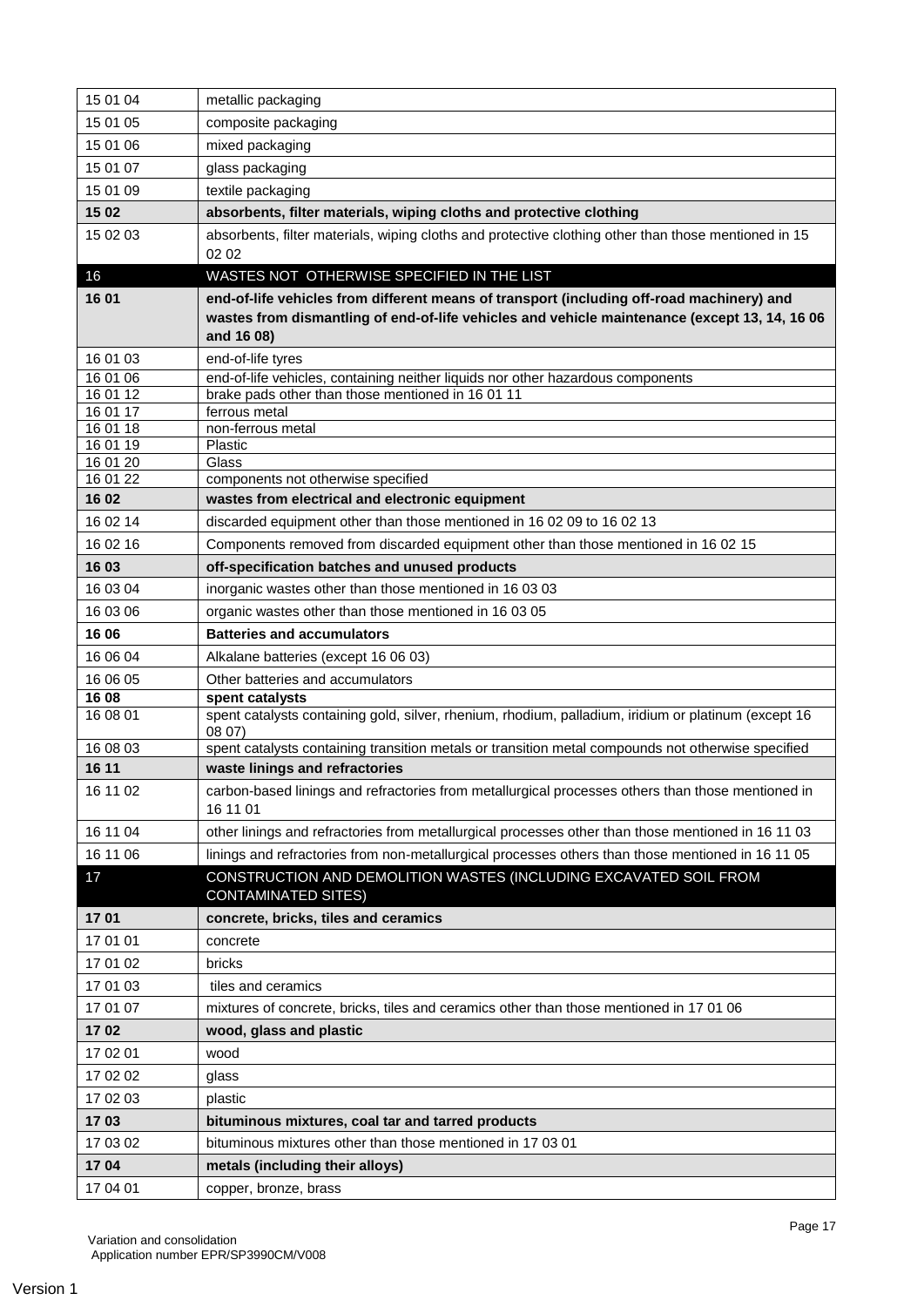| 17 04 02 | aluminium                                                                                                    |
|----------|--------------------------------------------------------------------------------------------------------------|
| 17 04 03 | lead                                                                                                         |
| 17 04 04 | zinc                                                                                                         |
| 17 04 05 | iron and steel                                                                                               |
| 17 04 06 | tin                                                                                                          |
| 17 04 07 | mixed metals                                                                                                 |
| 17 04 11 | cables other than those mentioned in 17 04 10                                                                |
| 1705     | soil (including excavated soil from contaminated sites), stones and dredging spoil                           |
| 17 05 04 | soil and stones other than those mentioned in 17 05 03                                                       |
| 17 05 06 | Dredging spoil other than those mentioned in 17 05 05                                                        |
| 17 05 08 | track ballast other than those mentioned in 17 05 07                                                         |
| 1706     | insulation materials and asbestos-containing construction materials                                          |
| 17 06 04 | insulation materials other than those mentioned in 17 06 01 and 17 06 03                                     |
| 1705     | Soil (including excavated soil from contaminated sites) stones and dredging spoil                            |
| 17 05 04 | Soil and stones other than those mentioned in 17 05 07                                                       |
| 17 05 08 | Track ballast other than those mentioned in 17 05 07                                                         |
| 17 05 06 | Dredging spoil other than those mentioned in 17 05 05                                                        |
| 1708     | gypsum-based construction material                                                                           |
| 17 08 02 | gypsum-based construction materials other than those mentioned in 17 08 01                                   |
| 1709     | other construction and demolition wastes                                                                     |
| 17 09 04 | mixed construction and demolition wastes other than those mentioned in 17 09 01, 17 09 02 and 17             |
|          | 09 03                                                                                                        |
| 19       | WASTES FROM WASTE MANAGEMENT FACILITIES, OFF-SITE WASTE WATER TREATMENT                                      |
|          | PLANTS AND THE PREPARATION OF WATER INTENDED FOR HUMAN CONSUMPTION AND                                       |
|          | <b>WATER FOR INDUSTRIAL USE</b>                                                                              |
| 1901     | wastes from incineration or pyrolysis of waste                                                               |
| 19 01 02 | ferrous materials removed from bottom ash                                                                    |
| 19 01 12 | bottom ash and slag other than those mentioned in 19 01 11                                                   |
| 19 01 18 | pyrolysis wastes other than those mentioned in 19 01 17                                                      |
| 19 01 19 | sands from fluidised beds                                                                                    |
| 1902     | wastes from physico/chemical treatments of waste (including dechromatation<br>decyanidation, neutralisation) |
| 19 02 03 | premixed wastes composed only of non-hazardous wastes                                                        |
| 19 02 10 | combustible wastes other than those mentioned in 19 02 08 and 19 02 09                                       |
| 1904     | vitrified waste and wastes from vitrification                                                                |
| 19 04 01 | vitrified waste                                                                                              |
| 1905     | wastes from aerobic treatment of solid wastes                                                                |
| 19 05 01 | non-composted fraction of municipal and similar wastes                                                       |
| 19 05 02 | non-composted fraction of animal and vegetable waste                                                         |
| 19 05 03 | off-specification compost                                                                                    |
| 1908     | wastes from waste water treatment plants not otherwise specified                                             |
| 19 08 02 | Washed sewage grit                                                                                           |
| 1909     | Wastes from the preparation of water intended for human consumption or water for industrial<br>use           |
| 19 09 02 | Sludges from water clarification                                                                             |
| 19 10    | wastes from shredding of metal-containing wastes                                                             |
| 19 10 01 | iron and steel waste                                                                                         |
| 19 10 02 | non-ferrous waste                                                                                            |
| 19 12    | wastes from the mechanical treatment of waste (for example sorting, crushing,                                |
|          | compacting, pelletising) not otherwise specified                                                             |
| 19 12 01 | paper and cardboard                                                                                          |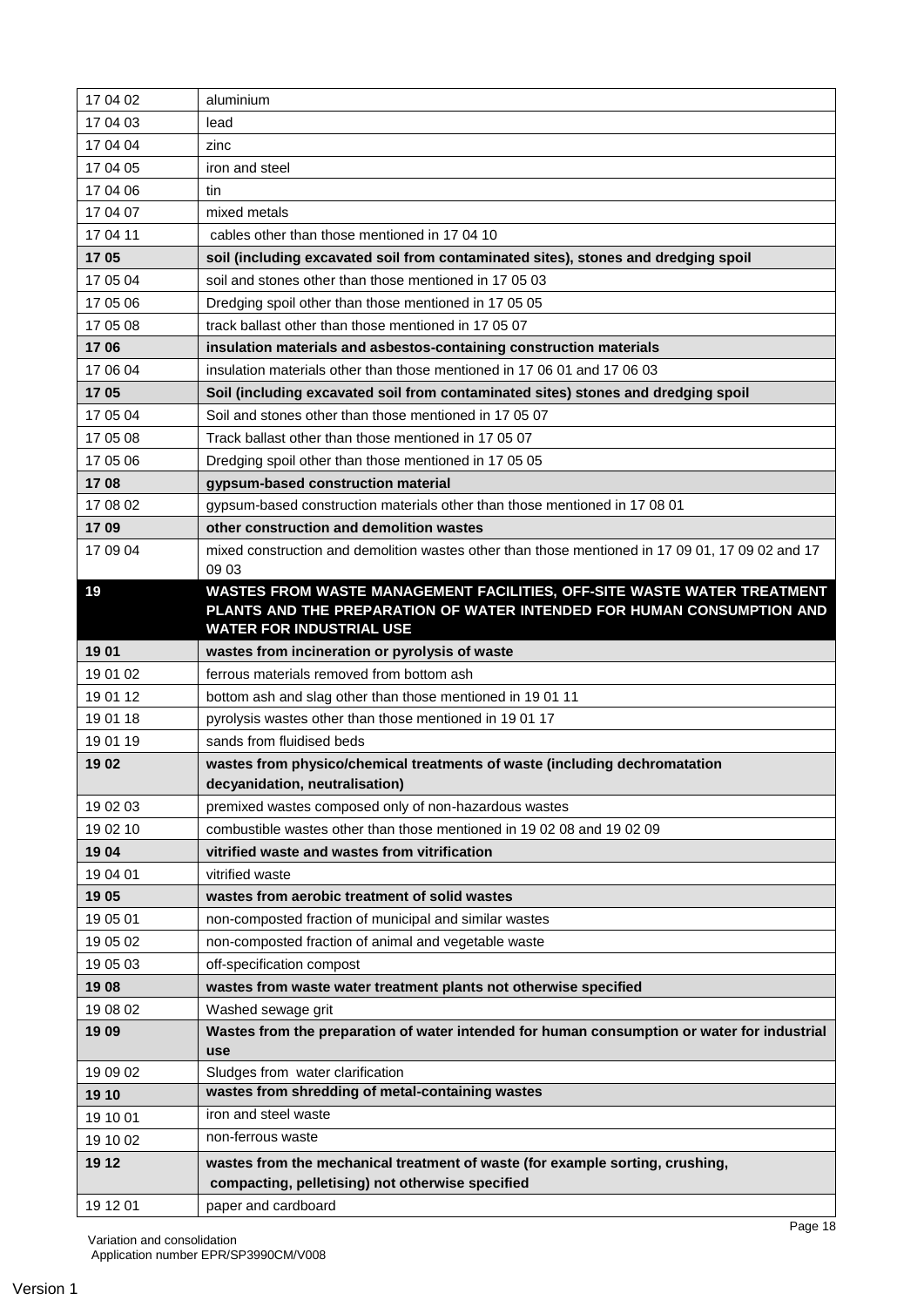| 19 12 02 | ferrous metal                                                                                                                              |
|----------|--------------------------------------------------------------------------------------------------------------------------------------------|
| 19 12 03 | non-ferrous metal                                                                                                                          |
| 19 12 04 | plastic and rubber                                                                                                                         |
| 19 12 05 | glass                                                                                                                                      |
| 19 12 07 | wood other than that mentioned in 19 12 06                                                                                                 |
| 19 12 08 | textiles                                                                                                                                   |
| 19 12 09 | minerals (for example sand, stones)                                                                                                        |
| 19 12 10 | combustible waste (refuse derived fuel)                                                                                                    |
| 19 12 12 | Other wastes (including mixtures of materials) from mechanical treatment of wastes other<br>than those mentioned in 1912 11.               |
| 19 13    | wastes from soil and groundwater remediation                                                                                               |
| 19 13 02 | solid wastes from soil remediation other than those mentioned in 19 13 01                                                                  |
| 19 13 04 | Sludges from soil remediation other than those mentioned in 19 13 03                                                                       |
| 20       | MUNICIPAL WASTES (HOUSEHOLD WASTE AND SIMILAR COMMERCIAL, INDUSTRIAL AND<br>INSTITUTIONAL WASTES) INCLUDING SEPARATELY COLLECTED FRACTIONS |
| 20 01    | separately collected fractions (except 15 01)                                                                                              |
| 20 01 01 | paper and cardboard                                                                                                                        |
| 20 01 02 | glass                                                                                                                                      |
| 20 01 08 | biodegradable kitchen and canteen waste                                                                                                    |
| 20 01 10 | clothes                                                                                                                                    |
| 20 01 11 | textiles                                                                                                                                   |
| 20 01 34 | Batteries and accumulators other than those mentioned in 2001 33                                                                           |
| 20 01 36 | discarded electrical and electronic equipment other than those mentioned in 20 01 21, 20 01 23 and<br>20 01 35                             |
| 20 01 38 | wood other than that mentioned in 2001 37                                                                                                  |
| 20 01 39 | plastics                                                                                                                                   |
| 20 01 40 | metals                                                                                                                                     |
| 20 01 41 | wastes from chimney sweeping                                                                                                               |
| 20 02    | garden and park wastes (including cemetery waste)                                                                                          |
| 20 02 01 | biodegradable waste                                                                                                                        |
| 20 02 02 | soil and stones                                                                                                                            |
| 20 03    | other municipal wastes                                                                                                                     |
| 20 03 01 | mixed municipal waste                                                                                                                      |
| 20 03 02 | waste from markets                                                                                                                         |
| 20 03 03 | street-cleaning residues                                                                                                                   |
| 20 03 07 | bulky waste                                                                                                                                |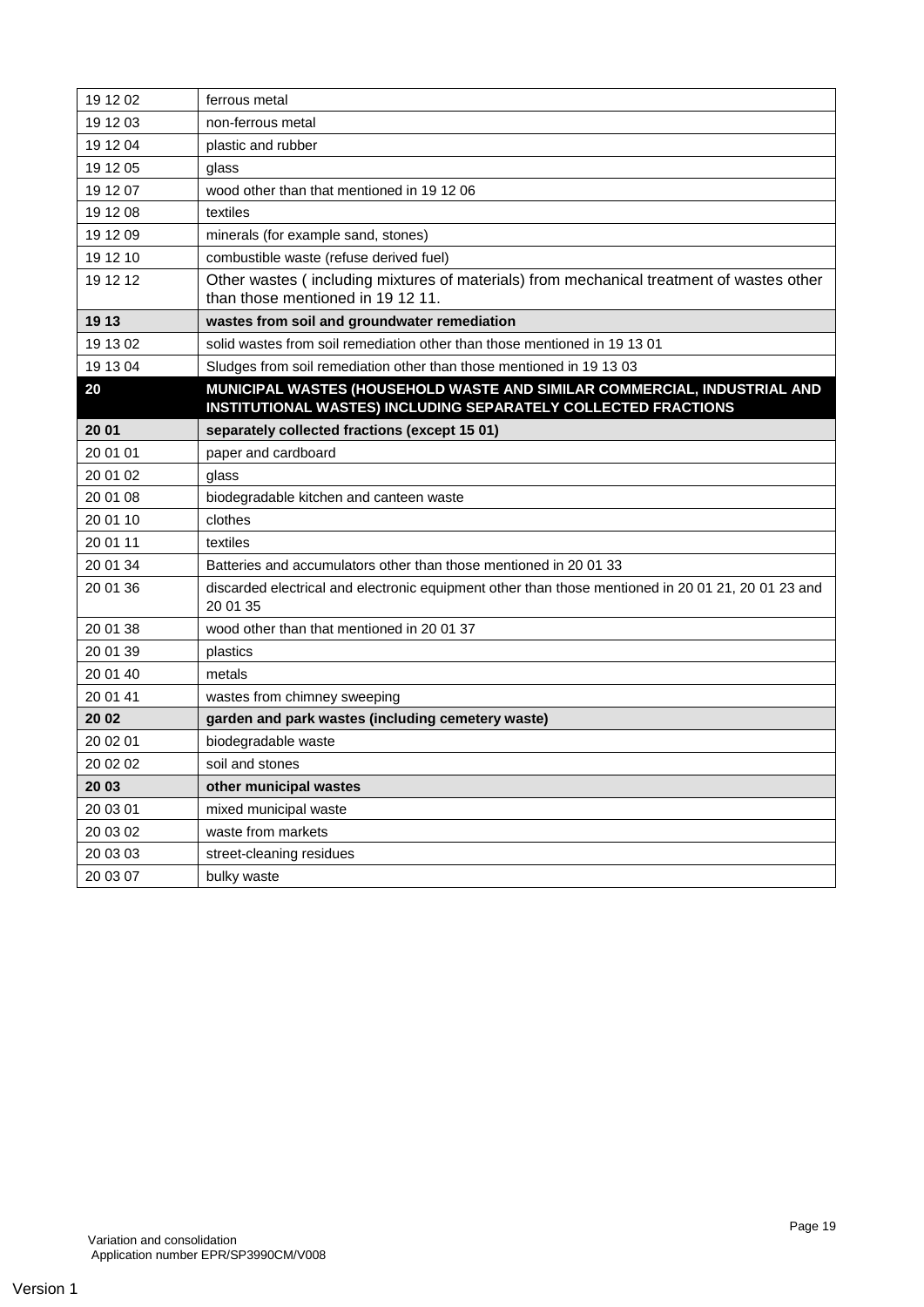# **Schedule 3 – Emissions and monitoring**

There are no emission limits or associated monitoring requirements.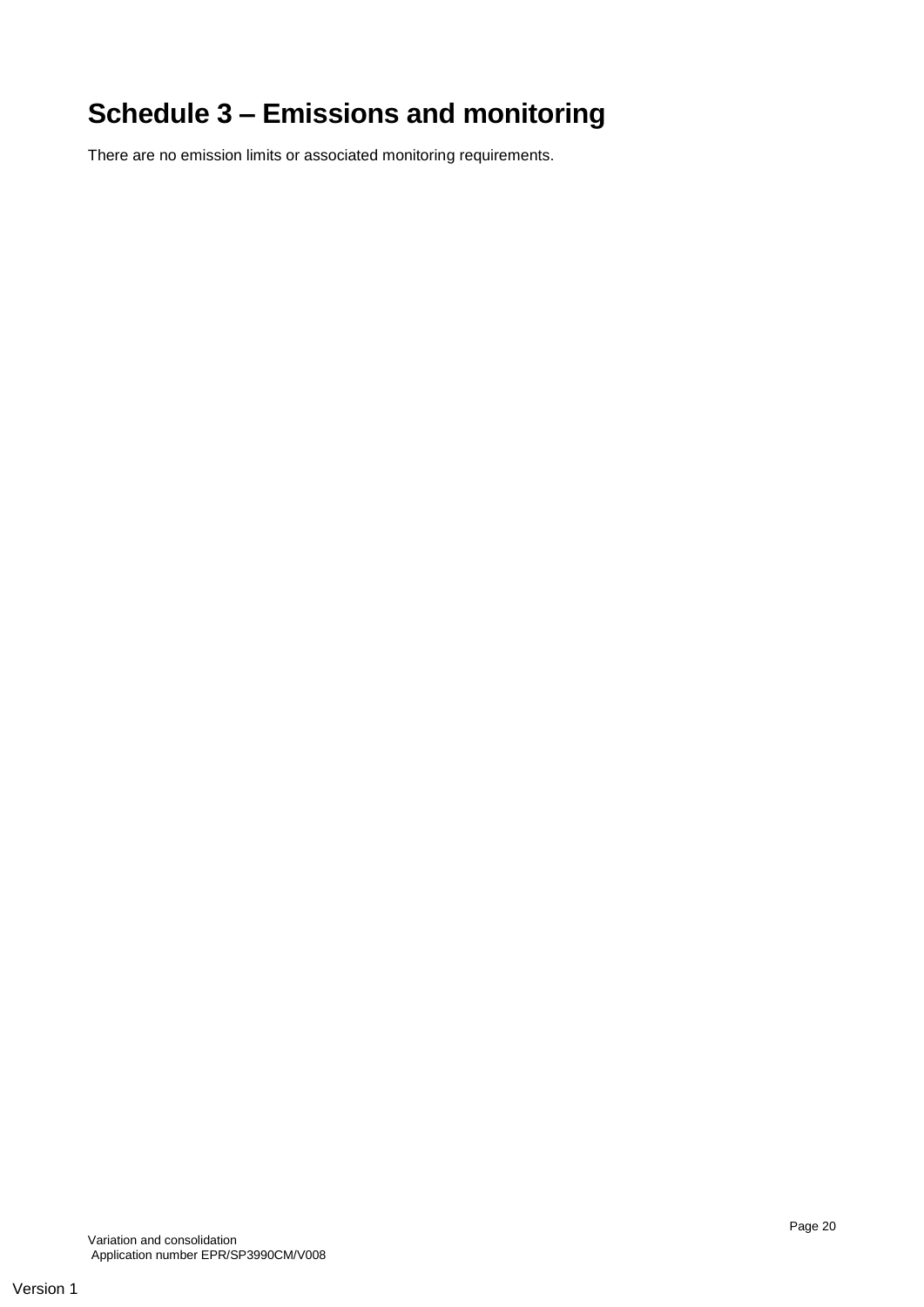# **Schedule 4 – Reporting**

There is no reporting under this schedule.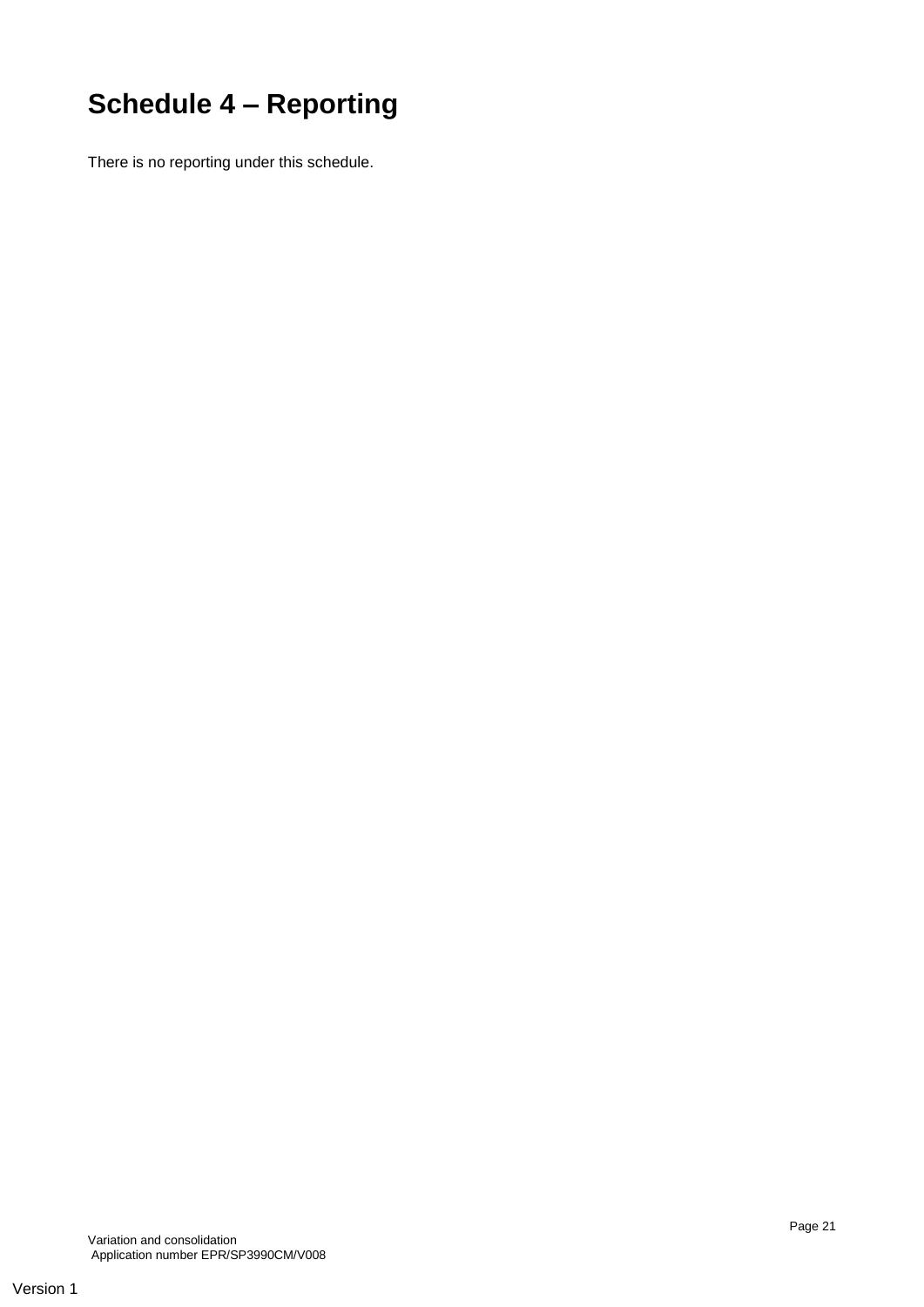# **Schedule 5 – Notification**

These pages outline the information that the operator must provide.

Units of measurement used in information supplied under Part A and B requirements shall be appropriate to the circumstances of the emission. Where appropriate, a comparison should be made of actual emissions and authorised emission limits.

If any information is considered commercially confidential, it should be separated from non-confidential information, supplied on a separate sheet and accompanied by an application for commercial confidentiality under the provisions of the EP Regulations.

## **Part A**

| Permit Number                  |  |
|--------------------------------|--|
| Name of operator               |  |
| <b>Location of Facility</b>    |  |
| Time and date of the detection |  |

| (a) Notification requirements for any malfunction, breakdown or failure of equipment or techniques,<br>accident, or emission of a substance not controlled by an emission limit which has caused, is<br>causing or may cause significant pollution |  |  |  |  |
|----------------------------------------------------------------------------------------------------------------------------------------------------------------------------------------------------------------------------------------------------|--|--|--|--|
| To be notified within 24 hours of detection                                                                                                                                                                                                        |  |  |  |  |
| Date and time of the event                                                                                                                                                                                                                         |  |  |  |  |
| Reference or description of the<br>location of the event                                                                                                                                                                                           |  |  |  |  |
| Description of where any release<br>into the environment took place                                                                                                                                                                                |  |  |  |  |
| Substances(s) potentially released                                                                                                                                                                                                                 |  |  |  |  |
| Best estimate of the quantity or<br>rate of release of substances                                                                                                                                                                                  |  |  |  |  |
| Measures taken, or intended to be<br>taken, to stop any emission                                                                                                                                                                                   |  |  |  |  |
| Description of the failure or<br>accident.                                                                                                                                                                                                         |  |  |  |  |

| (b) Notification requirements for the breach of a limit                      |  |  |  |
|------------------------------------------------------------------------------|--|--|--|
| To be notified within 24 hours of detection unless otherwise specified below |  |  |  |
| Emission point reference/ source                                             |  |  |  |
| Parameter(s)                                                                 |  |  |  |
| Limit                                                                        |  |  |  |
| Measured value and uncertainty                                               |  |  |  |
| Date and time of monitoring                                                  |  |  |  |
| Measures taken, or intended to be                                            |  |  |  |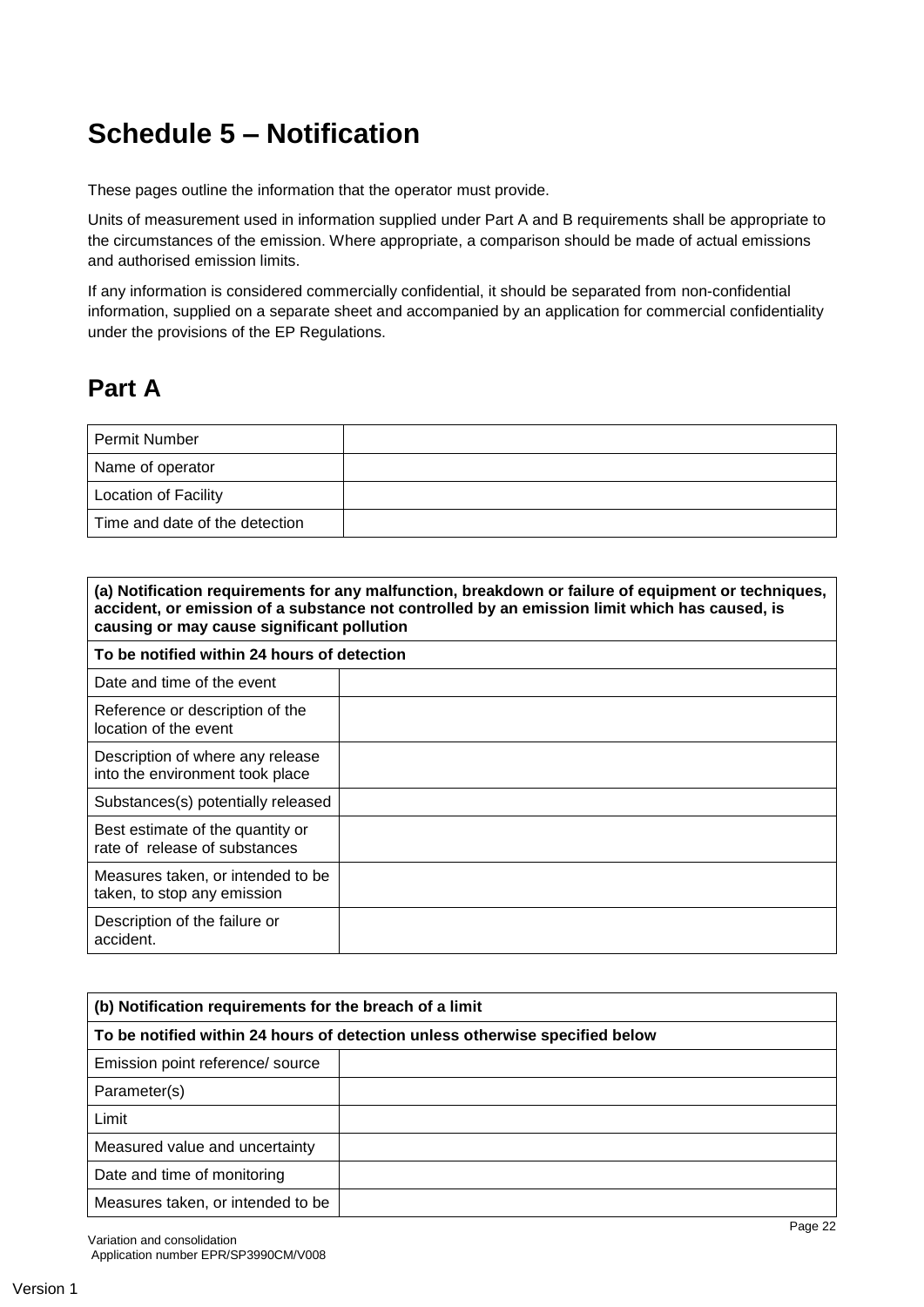| (b) Notification requirements for the breach of a limit                             |  |  |  |
|-------------------------------------------------------------------------------------|--|--|--|
| $\mid$ To be notified within 24 hours of detection unless otherwise specified below |  |  |  |
| taken, to stop the emission                                                         |  |  |  |

| Time periods for notification following detection of a breach of a limit |                            |
|--------------------------------------------------------------------------|----------------------------|
| <b>Parameter</b>                                                         | <b>Notification period</b> |
|                                                                          |                            |
|                                                                          |                            |
|                                                                          |                            |

| (c) Notification requirements for the detection of any significant adverse environmental effect |  |  |
|-------------------------------------------------------------------------------------------------|--|--|
| To be notified within 24 hours of detection                                                     |  |  |
| Description of where the effect on<br>the environment was detected                              |  |  |
| Substances(s) detected                                                                          |  |  |
| Concentrations of substances<br>detected                                                        |  |  |
| Date of monitoring/sampling                                                                     |  |  |

# **Part B – to be submitted as soon as practicable**

| Any more accurate information on the matters for<br>notification under Part A.                                                                               |  |
|--------------------------------------------------------------------------------------------------------------------------------------------------------------|--|
| Measures taken, or intended to be taken, to prevent<br>a recurrence of the incident                                                                          |  |
| Measures taken, or intended to be taken, to rectify,<br>limit or prevent any pollution of the environment<br>which has been or may be caused by the emission |  |
| The dates of any unauthorised emissions from the<br>facility in the preceding 24 months.                                                                     |  |

| Name*       |  |
|-------------|--|
| <b>Post</b> |  |
| Signature   |  |
| <b>Date</b> |  |

\* authorised to sign on behalf of the operator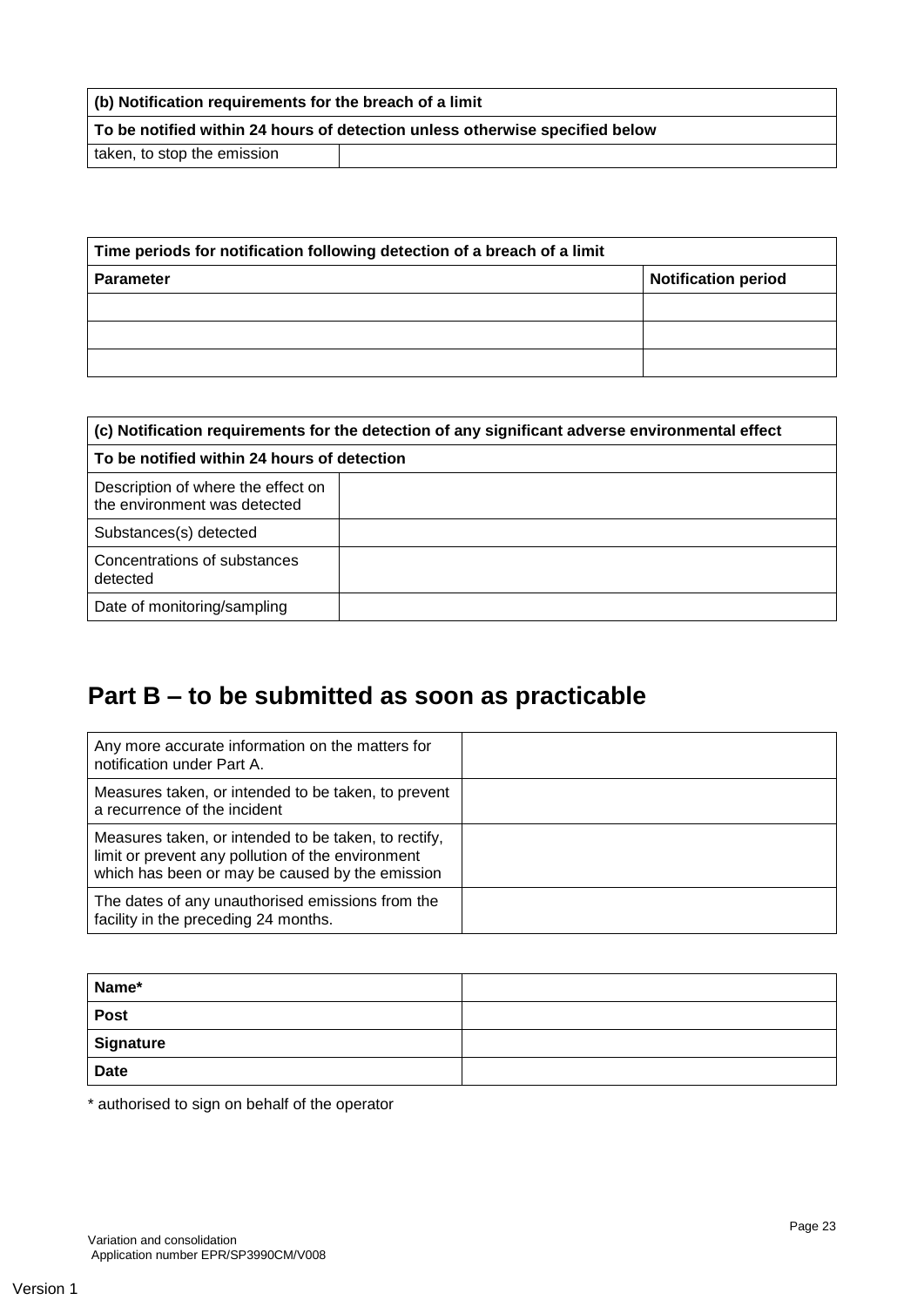# **Schedule 6 – Interpretation**

"Accident" means an accident that may result in pollution.

"Annex I" means Annex I to Directive 2008/98/EC of the European Parliament and of the Council on waste.

"Annex II" means Annex II to Directive 2008/98/EC of the European Parliament and of the Council on waste.

"application" means the application for this permit, together with any additional information supplied by the operator as part of the application and any response to a notice served under Schedule 5 to the EP Regulations.

"authorised officer" means any person authorised by the Environment Agency under section 108(1) of The Environment Act 1995 to exercise, in accordance with the terms of any such authorisation, any power specified in section 108(4) of that Act.

"best available treatment, recovery and recycling techniques" shall have the meaning given to it in the document published jointly by the Department for Environment, Food and Rural Affairs, the Welsh Assembly Government and the Scottish Executive on 27th November 2006, entitled "Guidance on Best Available Treatment, Recovery and Recycling Techniques (BATRRT) and Treatment of Waste Electrical and Electronic Equipment (WEEE).

"building" means a construction that has the objective of providing sheltering cover and minimising emissions of noise, particulate matter, odour and litter.

"D" means a disposal operation provided for in Annex I to Directive 2008/98/EC of the European Parliament and of the Council on waste.

"emissions to land" includes emissions to groundwater.

"emissions of substances not controlled by emission limits" means emissions of substances to air, water or land from the activities, either from the emission points specified in schedule 3 or from other localised or diffuse sources, which are not controlled by an emission or background concentration limit.

"End-of-Life Vehicles Directive" means Directive 2000/53/EC of the European Parliament and Council of 18 September 2000 on end-of-life vehicles.

"EP Regulations" means The Environmental Permitting (England and Wales) Regulations SI 2010 No.675 and words and expressions used in this permit which are also used in the Regulations have the same meanings as in those Regulations.

"groundwater" means all water, which is below the surface of the ground in the saturation zone and in direct contact with the ground or subsoil.

"groundwater protection zones 1 and 2" have the meaning given in the document titled "Groundwater Protection: Policy and Practice" published by the Environment Agency in 2006.

"hazardous waste" has the meaning given in the Hazardous Waste (England and Wales) Regulations 2005 No.894, the Hazardous Waste (Wales) Regulations 2005 No. 1806 (W.138), the List of Wastes (England) Regulations 2005 No.895 and the List of Wastes (Wales) Regulations 2005 No. 1820 (W.148).

"Industry Standard Protocol" means "A standardised protocol for the monitoring of bioaerosols at open composting facilities" published by the Association for Organics Recycling and developed in conjunction with the Environment Agency

"pests" means Birds, Vermin and Insects.

"quarter" means a calendar year quarter commencing on 1 January, 1 April, 1 July or 1 October.

Drafting note: only use above definition if condition 4.2.2 (first option) used

"R" means a recovery operation provided for in Annex II to Directive 2008/98/EC of the European Parliament and of the Council on waste.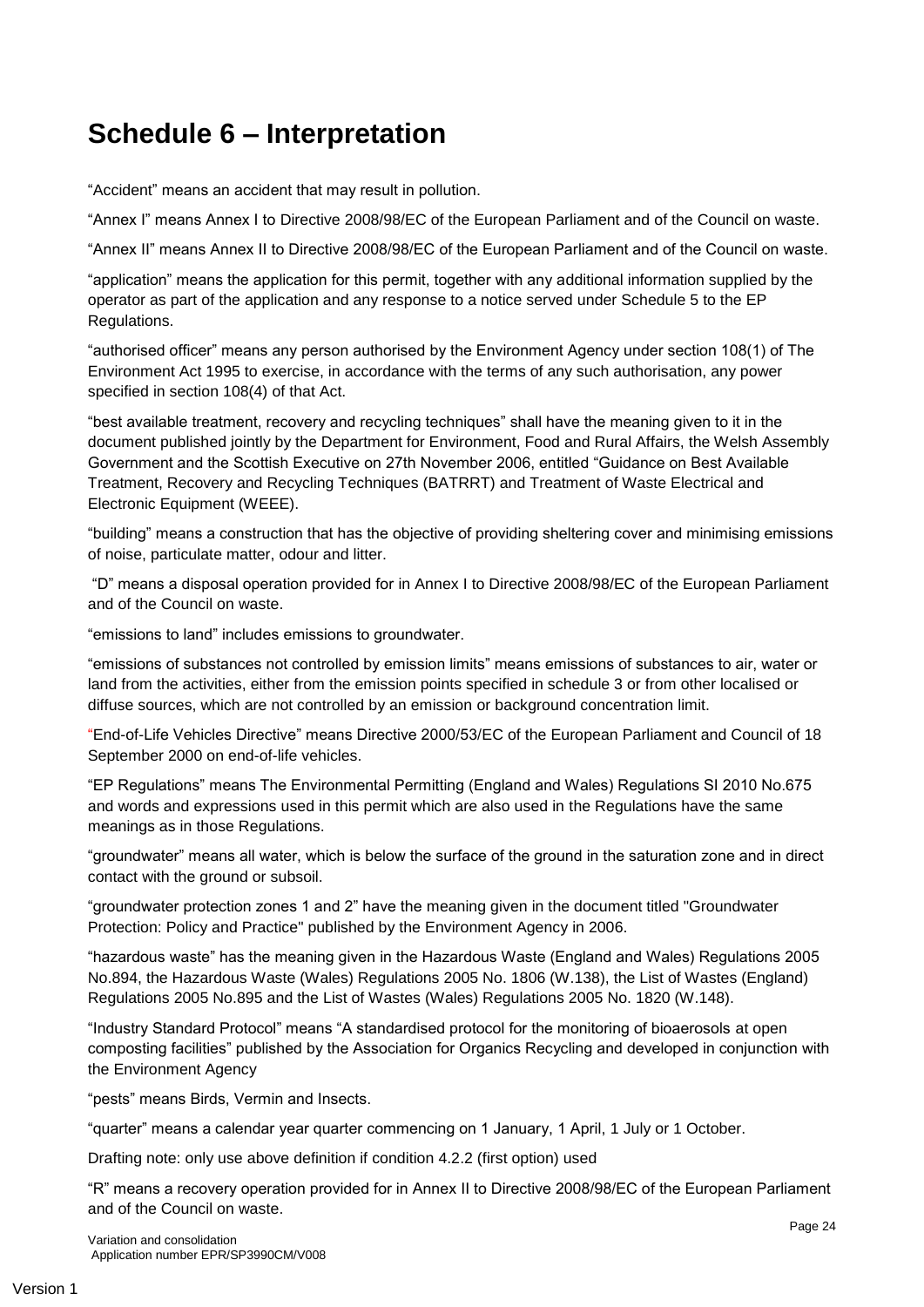"Waste code" means the six digit code referable to a type of waste in accordance with the List of Wastes (England)Regulations 2005, or List of Wastes (Wales) Regulations 2005, as appropriate, and in relation to hazardous waste, includes the asterisk.

"Waste Framework Directive" or "WFD" means Waste Framework Directive 2008/98/EC of the European Parliament and of the Council on waste.

"WEEE" means waste electrical and electronic equipment.

"WEEE Directive" means Directive 2012/19/EU of the European Parliament and of the Council of 4th July 2012 on waste electrical and electronic equipment (WEEE).

"year" means calendar year ending 31 December.